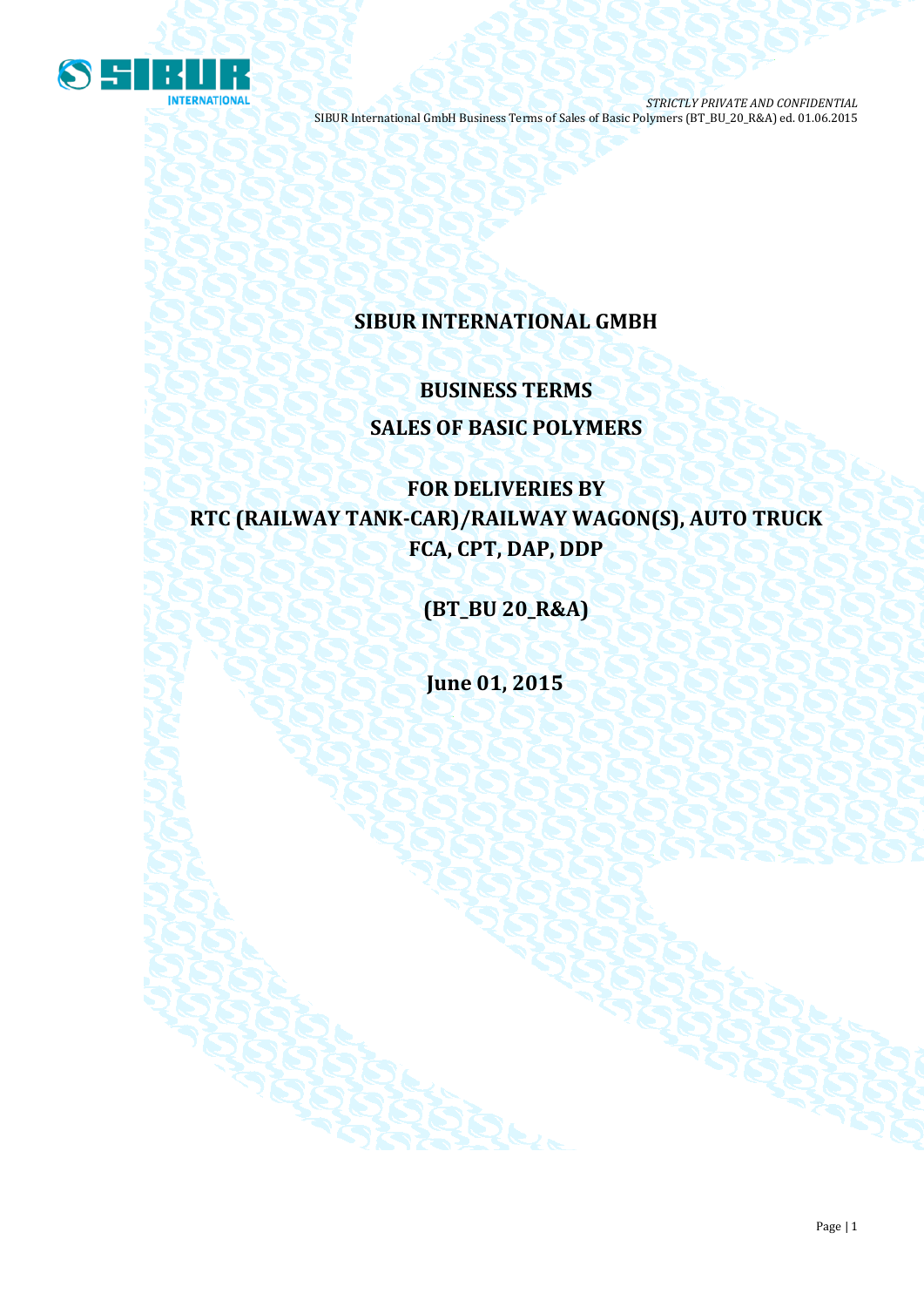

## **CONTENTS**

**INTRODUCTORY PROVISIONS** 3

**PARAGRAPH I Goods 3 3** 

**PARAGRAPH II Quality 3**

**PARAGRAPH III Quantity 4**

**PARAGRAPH IV Delivery basis 6**

**PARAGRAPH V Transportation** 

**PARAGRAPH VI Shipment period 12**

**PARAGRAPH VII Laytime 13**

**PARAGRAPH VIII Demurrage** 13

**PARAGRAPH IX Price 14 14** 

**PARAGRAPH X Payment terms 14** 

**PARAGRAPH XI Responsibilities of the parties 18** 

**PARAGRAPH XII Duration 20 20 20** 

**ANNEX 1 Contract template 22 ANNEX 2 Guarantee template 23**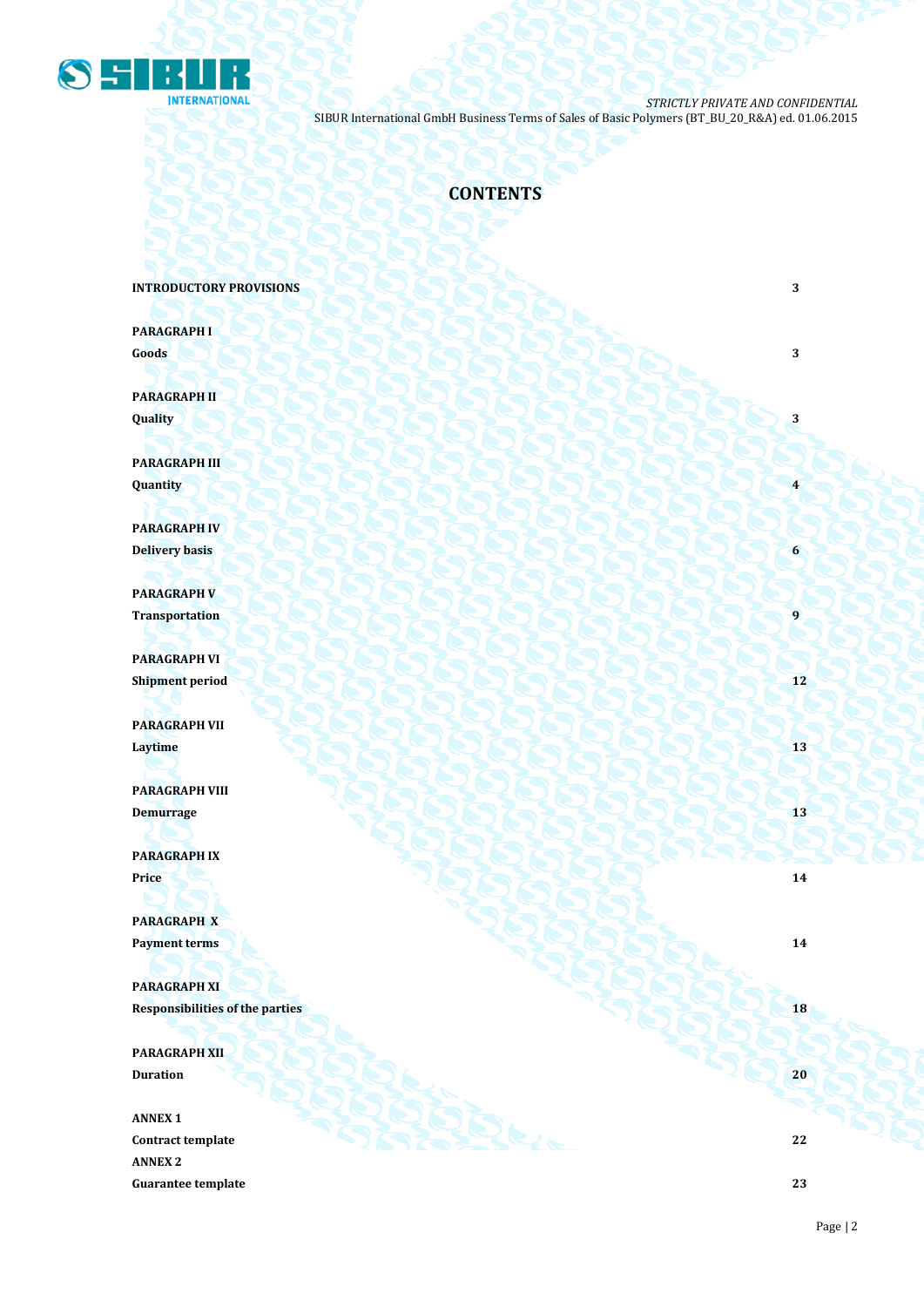

## **INTRODUCTORY PROVISIONS**

- **A.** These Business Terms ("Business Terms") shall apply to all agreements for sale of goods ("Contract") executed by and between SIBUR International GmbH ("Sibur") and Buyer that incorporate these Business Terms by reference. The version of these Business Terms published by Sibur (whether delivered by Sibur to Buyer before or upon the entry into the Contract or, if not so delivered, then as published on the website [http://www.sibur-int.com\)](http://www.sibur-int.com/) as of the date when the Contract takes effect shall apply to the relevant Contract. The Business Terms may be amended, revised, restated or supplemented by Sibur from time to time.
- **B.** These Business Terms are accompanied and supplemented by the General Conditions of SIBUR International GmbH for sales of petrochemicals and hydrocarbons ("General Conditions"). The version of the General Conditions published by Sibur (whether delivered by Sibur to the Buyer before or upon the entry into the Contract or, if not so delivered, then as published on the website [http://www.sibur-int.com\)](http://www.sibur-int.com/) as of the date when the Contract takes effect shall apply to the relevant Contract. The Parties agree that the General Conditions are incorporated into these Business Terms by reference and that they apply to the Contract.
- **C.** If there is any conflict, ambiguity or inconsistency between General Conditions, the Business Terms the Contract and/or Incoterms, the order of priority of such documents (from highest to lowest) shall be as follows:

1.the Contract;

2.the Business Terms;

3.the General Conditions; and

4.Incoterms

**D.** All terms used, but not defined herein shall have the respective meanings set forth in the Contract and/or the General Conditions, and/or Incoterms.

## **PARAGRAPH I GOODS**

1.1. Seller shall deliver the Goods to Buyer in accordance with the Contract.

## **PARAGRAPH II QUALITY**

2.1 The quality of the Goods shall be confirmed by a Certificate of Quality issued by Seller or by the Manufacturer of the Goods, and/or the Inspector's Report (as the case may be).

2.2 Buyer upon Seller's prior written request shall send to Seller samples of the Goods for testing. Seller may at its own discretion and at its own expense perform such testing based on the TU and/or ASTM methods or initiate an inspection in accordance with Section 2.3. . In the event either Party does not agree with the results of the test(s) made by the Seller in accordance with this Section 2.2, the quality inspection shall be performed by an independent Inspector in accordance with Section 2.3. hereof.

2.3 Unless otherwise agreed by the Parties in the Contract, the quality inspection shall be performed at the Place of Shipment (applicable for FCA, CPT), or the Place of Destination (applicable for DAP, DDP) by an Inspector of an internationally recognised inspection company mutually agreed between the Parties and in accordance with the standard practice (i) at the place of the inspection or (ii) of the Inspector if there is no standard practice at the place of inspection.

2.4 The inspection results shall be documented in the Inspector's Report and shall be conclusive and binding on the Parties for invoicing purposes and for quality purposes and shall be final and binding for both Parties, except in case of fraud or manifest error.

2.5 In the event that the quality of the Goods does not conform with the contractual Specification, the Parties shall discuss Buyer's remedies for such non-conforming Goods. The remedies may include, for example, a price adjustment for the Goods. The outcome of the Parties' discussion shall be documented in a written Amendment to the Contract.

2.6 The costs of the inspection (under Section 2.3 ) shall be equally shared between Seller and Buyer. Any other inspections and related services requested by Buyer, shall be performed at Buyer's sole expense.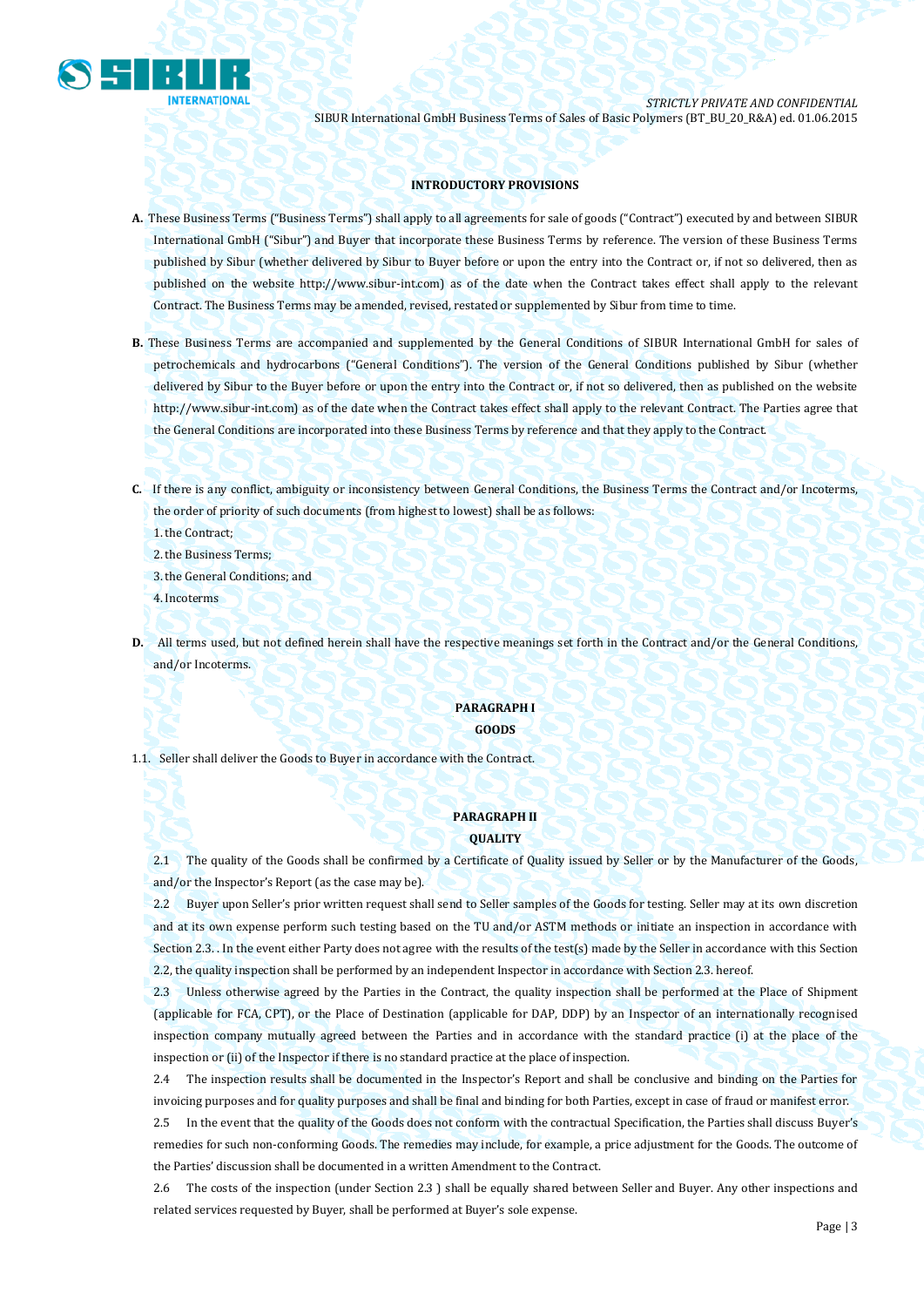

- 2.7 The Party initiating the inspection shall ensure that the Inspector issues the Inspector's Report to Seller and Buyer as soon as practicable and retains any samples taken for at least ninety (90) Days from the date of inspection.
- 2.8 Claims.

Unless otherwise specified in the Contract claims if any on quality of the Goods to be provided by the Buyer to the Seller according to Part II of the General Conditions.

## **PARAGRAPH III QUANTITY**

3.1 Unless the Contract provides otherwise, the quantity inspection (if any) shall be determined at the Place of Shipment (applicable for FCA, CPT), or the Place of Destination (applicable for DAP, DDP) by an Inspector of an internationally recognised inspection company mutually agreed by the Parties and in accordance with the standard practice (i) at the place of the inspection or (ii) of the Inspector if there is no standard practice at the place of inspection. The Transport Document quantity of the Goods shall be based on the Inspector's Report. The Inspection of the other categories of Goods shall be made upon prior written request of Buyer, Seller shall be notified of the inspection at least seven (7) Days in advance and Buyer shall provide Seller's representative opportunity to be present in order to observe the inspection.

If the Inspector determines that the quantity of the Goods does not conform with the quantity stated in the Transport Document for more than one half of one per cent(0.5 %) (the "Permitted Deviation") the Goods shall be accepted by the value defined by the Inspection with off-loading reports (acts) being issued and signed by such Inspector. The Parties acknowledge and agree that in no event shall Seller be considered to be in breach of its obligations in respect of the delivery of the Goods in the quantity under the Contract and Buyer shall not be entitled to claim any losses, or liquidated damages, or any other claims concerning any quantity deviation below the Permitted Deviation. Buyer shall submit all claims concerning quantity deviation in excess of one half of one per cent (0.5 %) in accordance with Section 3.5.

3.2. Unless the Contract provides otherwise the Planned Contract Quantity and/or the Planned Monthly Quantity specified (as appropriate in the Contract, shall be subject to a tolerance of plus/minus ten per cent (+/- 10 %) in Seller's discretion.

The Actual Contract Quantity and/or Actual Monthly Quantity for the puroses of the Contract shall be equal to the quantity specified in the Transport Document.

The Actual Contract Quantity shall be the basis for determining the Total Goods Value.

The Actual Contract Quantity or the Actual Monthly Quantity (as appropriate) may deviate by not more than ten per cent (10 %) of the Planned Contract Quantity or the Planned Monthly Quantity respectively without giving rise to any right for Buyer to claim that Seller must meet the Planned Contract Quantity or the Planned Monthly Quantity specified in the Contract, and/or take back any surplus quantities to the Planned Contract Quantity or the Planned Monthly Quantity specified in the Contract as appropriate.

3.3. If Seller is not able to deliver the Planned Monthly Quantity or the Planned Contract Quantity of the Goods within a relevant period because of a reduction in the Manufacturer's production capacity, Seller shall give Buyer notice of this as soon as reasonably practicable, upon which the Parties shall mutually agree delivery terms for the outstanding quantity of the Goods, and Seller's suggestions shall be taken into account. However, Seller shall at no time be required to deliver more Goods than the Manufacturer makes available at the relevant time. The Parties acknowledge that the remedy provided in this Section will be the sole remedy that Buyer will have in the event Seller does not deliver the Planned Monthly Quantity or the Planned Contract Quantity of Goods during any relevant period.

If Buyer orders less Goods than the Planned Monthly Quantity or the Planned Contract Quantity for a relevant period, Seller at its own discretion may either: (i) agree to deliver the outstanding quantity of the Goods in the next period (the delivery schedule shall be decided by Seller, however, Buyer's suggestions may be taken into account); or (ii) request the payment of ten per cent (10%) of the Price of the outstanding quantity of the Goods as liquidated damages of Seller (the Parties agree that the above amount is genuine pre-estimate of liquidated damages Seller will suffer if Seller delivers the Goods less than the Planned Monthly Quantity or the Planned Contract Quantity. Without prejudice to the above, however, if the amount of actual damages exceeds the above amount, the right of Seller to claim the actual amount of damages shall not be limited). Seller shall notify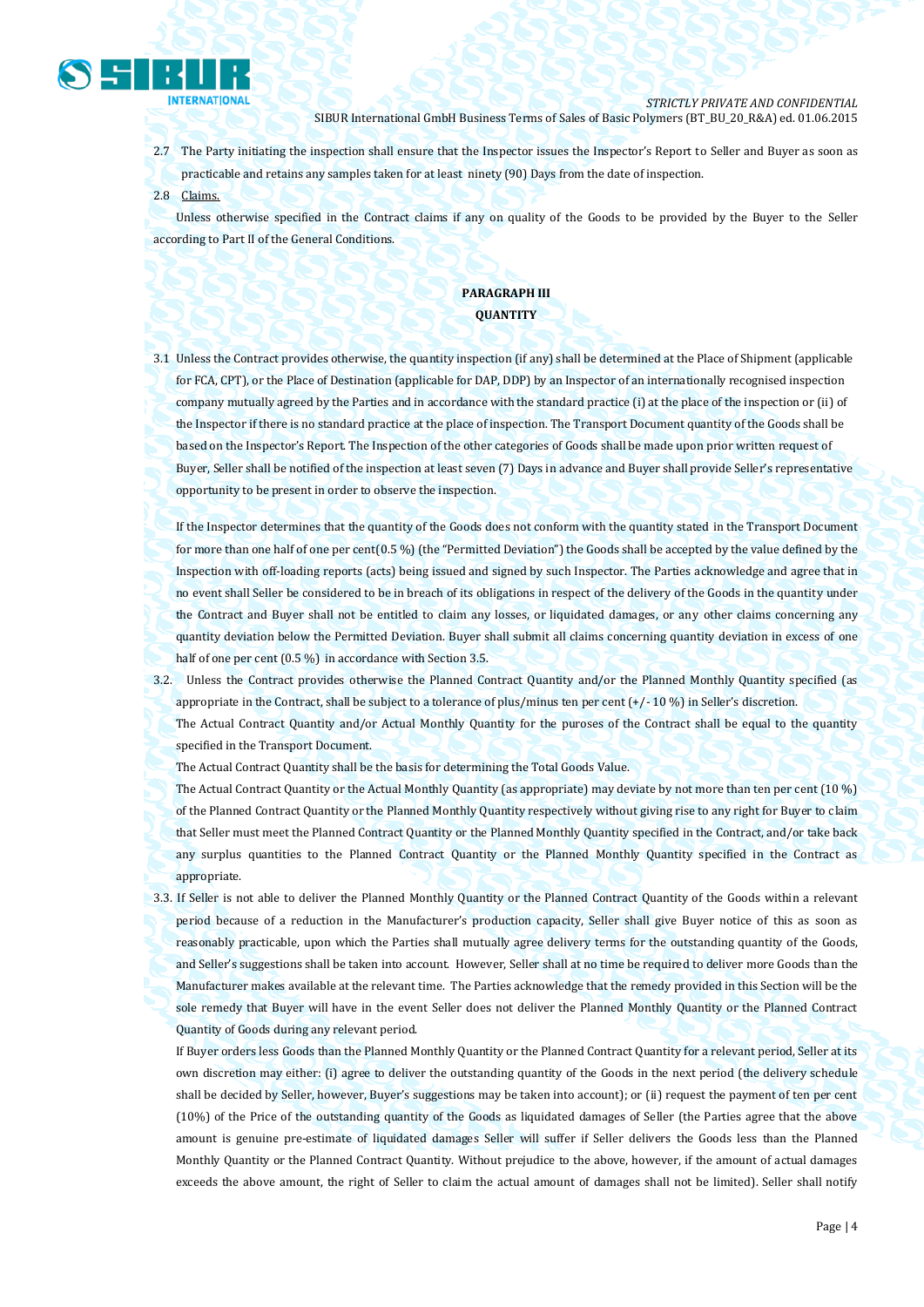

Buyer the option it chooses to proceed in writing, however, the failure to notify will not evidence the waiver of Seller's rights described above.

## 3.4. **Deviation from the Planned Amount of the Goods.**

a)In case the Actual Contract Quantity or the Actual Monthly Quantity (as the case may be) is in excess of one hundred per cent (100%) but less than or equal to (one hundred and ten per cent (110%) of the Planned Contract Quantity or the Planned Monthly Quantity respectively Buyer shall effect the payment of such outstanding balance within five (5) Days of an appropriate Seller's invoice.

b) In case the Actual Contract Quantity or the Actual Monthly Quantity (as the case may be) is less than one hundred per cent (100%) but in excess of or equal to ninety per cent (90%) of the Planned Contract Quantity or the Planned Monthly Quantity respectively, Seller at its own decision has the option to either: (i) meet the Planned Contract Quantity or the Planned Monthly Quantity (as the case may be) in further Shipments, or (ii) repay to Buyer (pay back, return) the Prepayment paid by Buyer for the Goods not delivered within three (3) Days after the execution of the respective Verification Act (option (ii) is not applicable to post payment of the Goods); or (iii) apply such amount of the Prepayment paid by Buyer for the Goods not delivered to the further Shipments (if applicable). In either event the conditions set forth in this Section shall be Buyer's sole and exclusive remedy for such Shipment, howsoever caused, always excepting fraud, and the Seller shall have no other liability to Buyer whatsoever.

c)In the event that the Actual Contract Quantity or the Actual Monthly Quantity (as the case may be) is in excess of one hundred and ten per cent (110%) of the Planned Contract Quantity or the Planned Monthly Quantity respectively, Buyer at its own option shall have the right to either: (i) return any quantity in excess of one hundred and ten per cent (110%) of the Planned Contract Quantity or the Planned Monthly Quantity respectively to Seller at Seller's expense, or (ii) to retain any Goods quantity in excess of one hundred and ten per cent (110%) of the Planned Contract Quantity or the Planned Monthly Quantity respectively upon its agreement to pay the Price for the entire quantity taken provided that any of such Buyer's decisions shall be made within 1 (one) Day after Delivery Date of the respective Goods. The payment for such Goods shall be made by the Buyer within five (5) Days after Seller's invoice date.

d) In the event that the Actual Contract Quantity or the Actual Monthly Quantity (as the case may be) is less than ninety per cent (90%) of the Planned Contract Quantity or the Planned Monthly Quantity respectively, Buyer has the right to require Seller to pay to Buyer direct losses incurred by Buyer in connection with the event where Actual Contract Quantity or the Actual Monthly Quantity (as the case may be) is less than ninety per cent (90%) of the Planned Contract Quantity or the Planned Monthly Quantity respectively, provided that such direct losses are evidenced by the sufficient documents; such payment shall be made within seven (7) Days after the execution of the respective Verification Act by the Parties. It is expressly mutually agreed and acknowledged by the Parties that in any case maximum amount of the direct losses may not exceed ten per cent (10%) of the Price of the Goods which were not delivered. Subject to all other conditions hereof, where Seller is exempt from any liability (responsibility), in either event Buyer's rights set forth in this Section shall be Buyer's sole and exclusive remedy for such short delivery, howsoever caused, always excepting fraud, and Seller shall have no other liability to Buyer whatsoever.

e)In the event that the Actual Contract Quantity or the Actual Monthly Quantity (as the case may be) is in excess of one hundred and ten per cent (110%) of the Planned Contract Quantity or the Planned Monthly Quantity respectively and Buyer fails to state its intention to return excess the Goods within the period specified above, Buyer will be deemed irrevocably to have retained the excess the Goods and will accordingly pay for the excess the Goods retained within five (5) Days after Seller's invoice.

f) In the event that the Actual Contract Quantity or the Actual Monthly Quantity (as the case may be) is less than ninety per cent (90%) of the Planned Contract Quantity or the Planned Monthly Quantity respectively and Buyer fails to state request to compensate within ten (10) Days after the Delivery Date, Buyer will be deemed irrevocably agreed with Seller's obligation to meet the Planned Contract Quantity or the Planned Monthly Quantity respectively (as the case may be) in further deliveries. 3.5. **Claims.** 

Unless otherwise specified in the Contract claims if any on quantity of the Goods to be provided by the Buyer to the Seller according to Part II of the General Conditions.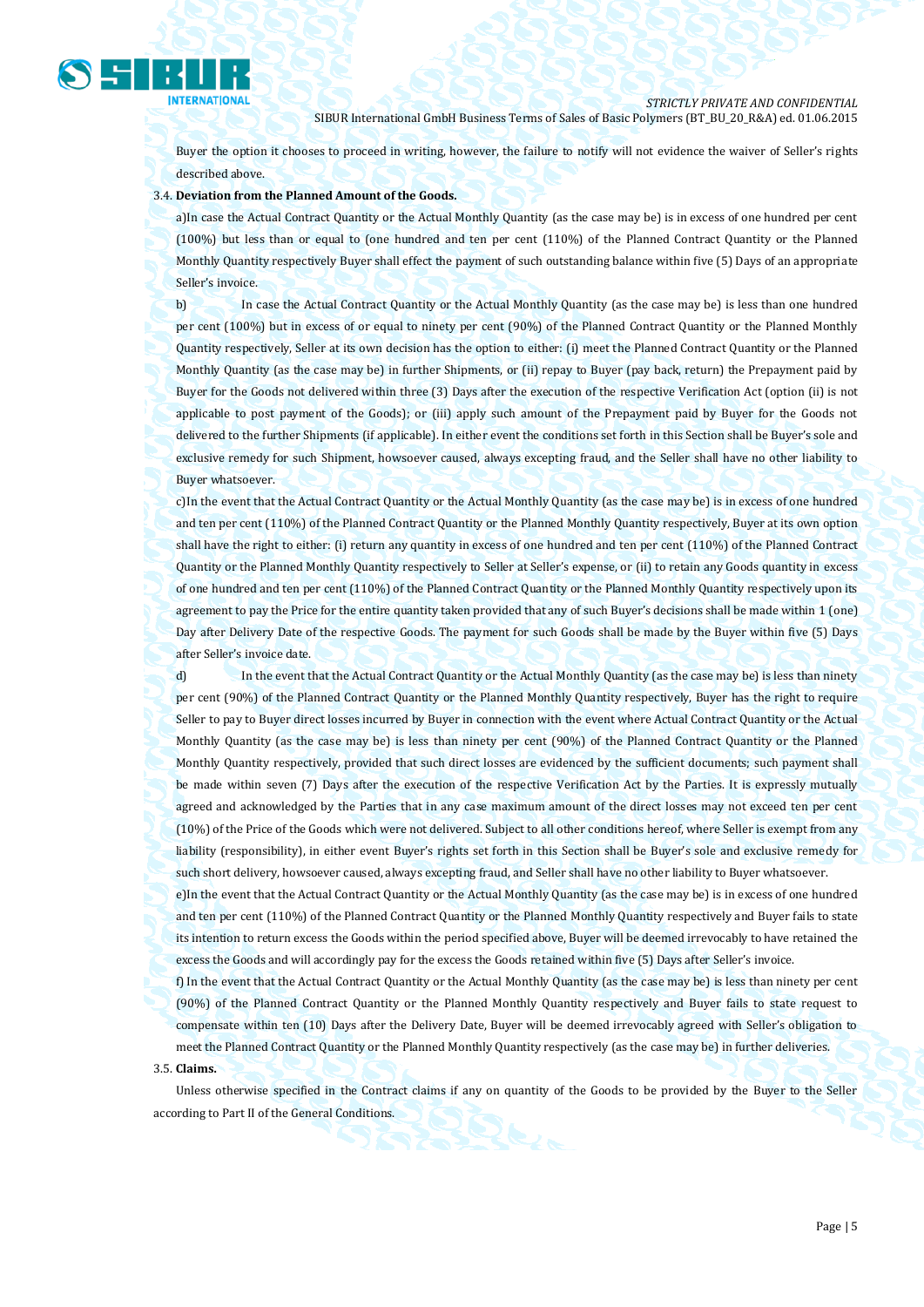

## **PARAGRAPH IV**

## **DELIVERY BASIS**

## 4.1 **General Delivery Terms**

Seller shall use its reasonable endeavours to dispatch the Goods on the definite date or in any Day within the Shipment period between the dates (as the case may be), as specified in the Contract, but the time of dispatch shall not be of the essence. Seller shall notify Buyer immediately if the time of dispatch for the Goods cannot be met; in such a case the Parties shall re-schedule in good faith.

## 4.2 Transfer of risk and title.

The risk of and title to the Goods shall transfer from Seller to Buyer at the Delivery Date, unless otherwise provided in the Contract. The Parties agree that the transfer of risk of loss or damage, and title to, the Goods is not conditional upon delivery of the Transport Document or any other documentation. Neither the time, method, nor the place of payment, method of transportation, form of Transport Document, manner of consignment nor place of acceptance of the Goods shall alter the foregoing.

## 4.3 **Seller's right to refuse.**

Seller may refuse to deliver the Goods at any time if:

- a) delivery under an intended or customary route to the Place of Destination becomes impracticable for any reason whatsoever beyond Seller's control;
- b) the cost of delivery to the Place of Destination (including Taxes) and/or insurance, if applicable, has significantly increased (more than by twenty per cent. (20%) within one (1) month), which at the time of entry into the Contract could not have been reasonably foreseen by Seller ; and/or
- c) importation of the Goods at the Place of Destination is prohibited under the laws of the country in which such the Goods were produced, or by regulations, rules, directives or guidelines applied by the government of that country or any relevant agency thereof; and/or
- d) the country, state, territory or region at which the Place of Destination becomes affected by Sanctions.
- e) Should Seller agree to undertake or complete the delivery under an alternative route or at an alternative Place of Destination nominated by Buyer and accepted by Seller (which acceptance shall not be unreasonably withheld), or under changed circumstances as the case may be, Buyer shall reimburse Seller for any additional costs and/or expenses incurred by Seller.
- 4.4 **Customs formalities**

a)If the Goods shall be exported from the customs territory of the Russian Federation, Buyer shall ensure the departure of the Goods from the territory of the Russian Federation within ninety (90) Days from the date when the customs procedures for export are completed on the territory of the Russian Federation (date of the stamp "Clearance allowed" in CCD) and at Seller's request provide Seller by e-mail or fax with copies of the Transport Document with legible notes made by the destination railway station and/or CMR with legible notes of border crossing.

b) If Buyer does not comply with this Section 4.4 Buyer shall pay Seller liquidated damages amounting to twenty-two and one-half per cent. (22.5%) of the Total Goods Value.

c)The Parties expressly agree that the liquidated damages provided in subsection 4.4(b) above reflect a good-faith estimate of Seller's losses in the event if the documents required under subsection 4.4(a) are not provided to Seller within the specified period.

## **4.5 FCA**

## *This Section 4.5 applies to Contract providing FCA as delivery basis*

## 4.5.1. Delivery Date

The Delivery Date shall be the moment when:

- i. the Seller's Truck(s), loaded with the Goods, arrive(s) at the Place of Shipment (or as close as possible to the Place of Shipment if access to the Place of Shipment is restricted) and stand ready for unloading by Buyer's representative or the Carrier; or
- ii. the Seller's RTC/Railway wagon(s), loaded with the Goods, arrives to the Place of Shipment (or closest possible to the Place of Shipment in case the access to the Place of Shipment is restricted) and the Notice of Arrival ("NOA") is given to the Carrier or the Buyer's representative at the place of unloading; or
- iii. the Goods have been loaded at the Place of Shipment on the means of Transport provided by the Carrier nominated by the Buyer - if the delivery is at the Manufacturer or warehouse or storehouse.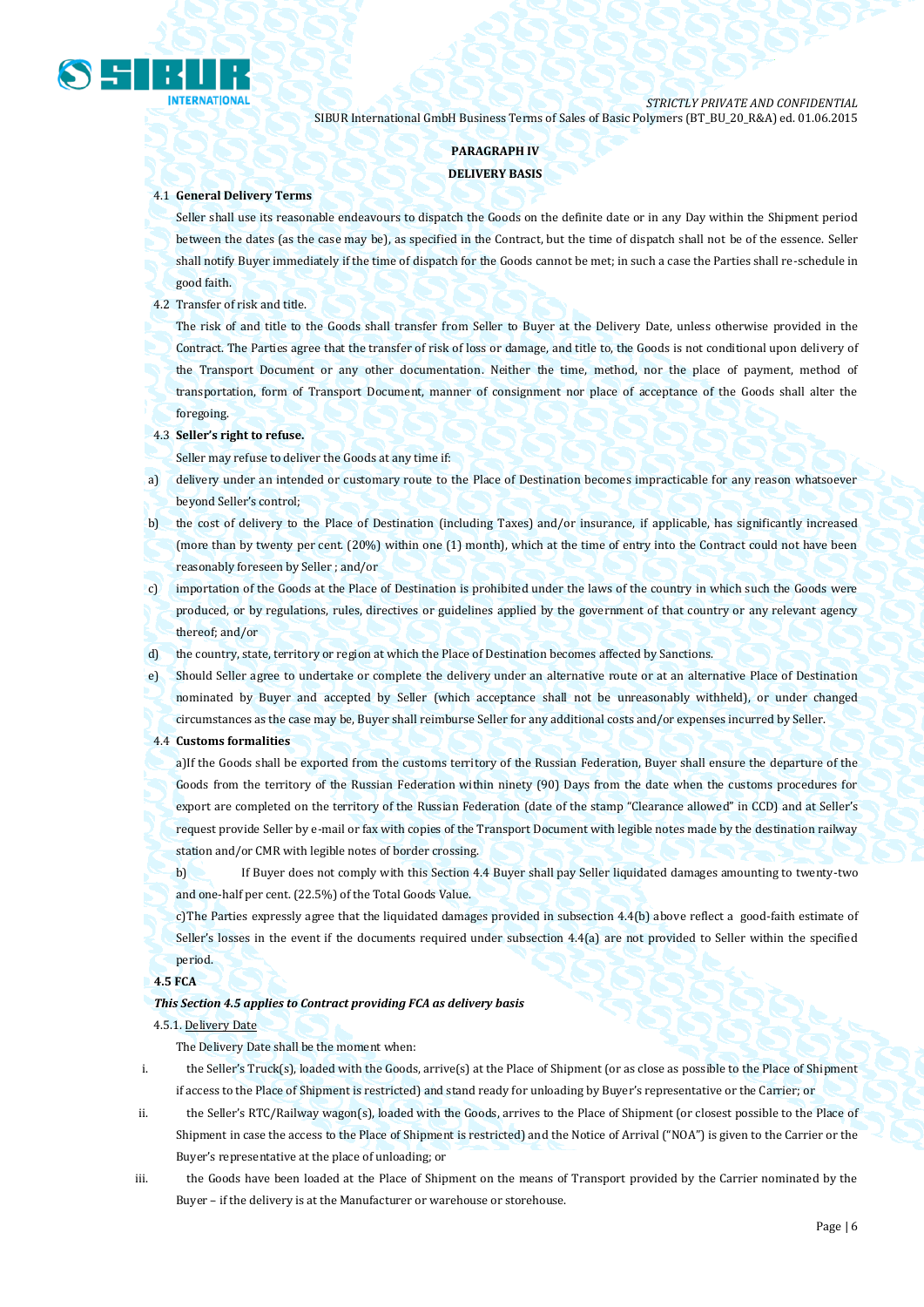

### 4.5.2. Delivery Terms

- a. The unloading of the Goods is Buyer's sole responsibility and shall not prejudice completed delivery of the Goods by Seller, except for if delivery is at the Manufacturer or warehouse or storehouse in which case the loading of the Goods shall be Seller's responsibility and risk.
- b. Seller provides Buyer with full and timely information about the Place of Shipment and the Carrier, including any special location access instructions and all contact information of the Carrier. Such information shall be provided to Buyer via e-mail, facsimile or by other means agreed upon by the Parties, at least five (5) Business Days prior to the approximate date of loading of the relevant Shipment by Seller.
	- The information shall include:
	- i. the name of the Carrier (person or entity);
	- ii. documentation evidencing the Carrier's rights to accept and carry the Goods (should be presented by the Carrier at the Place of Shipment);
	- iii. the identity, location and address of the Place of Shipment with instructions for access to the Place of Shipment; and
	- iv. any other information requested by Seller.
	- c. The Parties shall obtain any licences, permits and documents which are necessary for successful import and export clearance of the Goods.
- d. Seller shall timely obtain export permits.
	- e. Buyer shall timely obtain import permits .
	- f. All delays due to absence of custom clearance shall be at the expense of the Party in Default.
- 4.5.3 Taxes prior to delivery

All taxes, customs and other duties and fees incurred as a result of the conclusion and execution of the Contract which are levied on the Goods prior to delivery or required for the dispatch of the Goods outside the customs territory of the Russian Federation will be paid by Seller.

4.5.4 Taxes after delivery

Unless otherwise expressly agreed by the Parties in the Contract, Buyer shall pay all taxes, customs and other duties and fees incurred as a result of or in connection with the conclusion and execution of the Contract if any, after delivery.

## **4.6 CPT**

#### *This Section 4.6 shall apply to Contracts providing CPT as delivery basis.*

#### 4.61 Delivery Date

a. The Delivery Date shall mean the date when the Goods are loaded in Seller's Truck(s) to be dispatched to the Place of Destination named by the Buyer, which date is stated in the stamp of the CMR at the Place of Shipment.

b.in RTC / Railway wagon(s) to be dispatched to the Place of Destination named by the Buyer which date is stated in the stamp of the Railway bill at the Place of Shipment.

4.6.2 Delivery terms

a. Discharging and unloading of the Goods at the Place of Destination is Buyer's sole responsibility and shall not prejudice completed delivery of the Goods by Seller.

b. Buyer shall provide Seller with full and timely information about the Place of Destination, including any special location access instructions. Buyer shall provide such information to Seller via facsimile or by other means agreed upon by the Parties, at least

five (5) Business Days prior to the approximate date of dispatch of the relevant Shipment by Seller.

#### The information must include:

i. the identity, location and full address of the Place of Destination, with instructions for access to the Place of Destination; ii.all instructions regarding customary documentation which may be required at the Place of Destination (if any); and

iii. **any other information requested by Seller.** 

Should Buyer fail to timely submit such information, Seller shall not be required to initiate the transportation and delivery of the Goods, which will not constitute a waiver of Buyer's breach of Contract. Any delays in delivery of the Goods which result from inaccuracies of information provided are deemed to be the sole fault of Buyer .

## 4.6.3 Licences and clearances

i. The Parties shall obtain any licences, permits and documents which are necessary for successful import and export clearance of the Goods.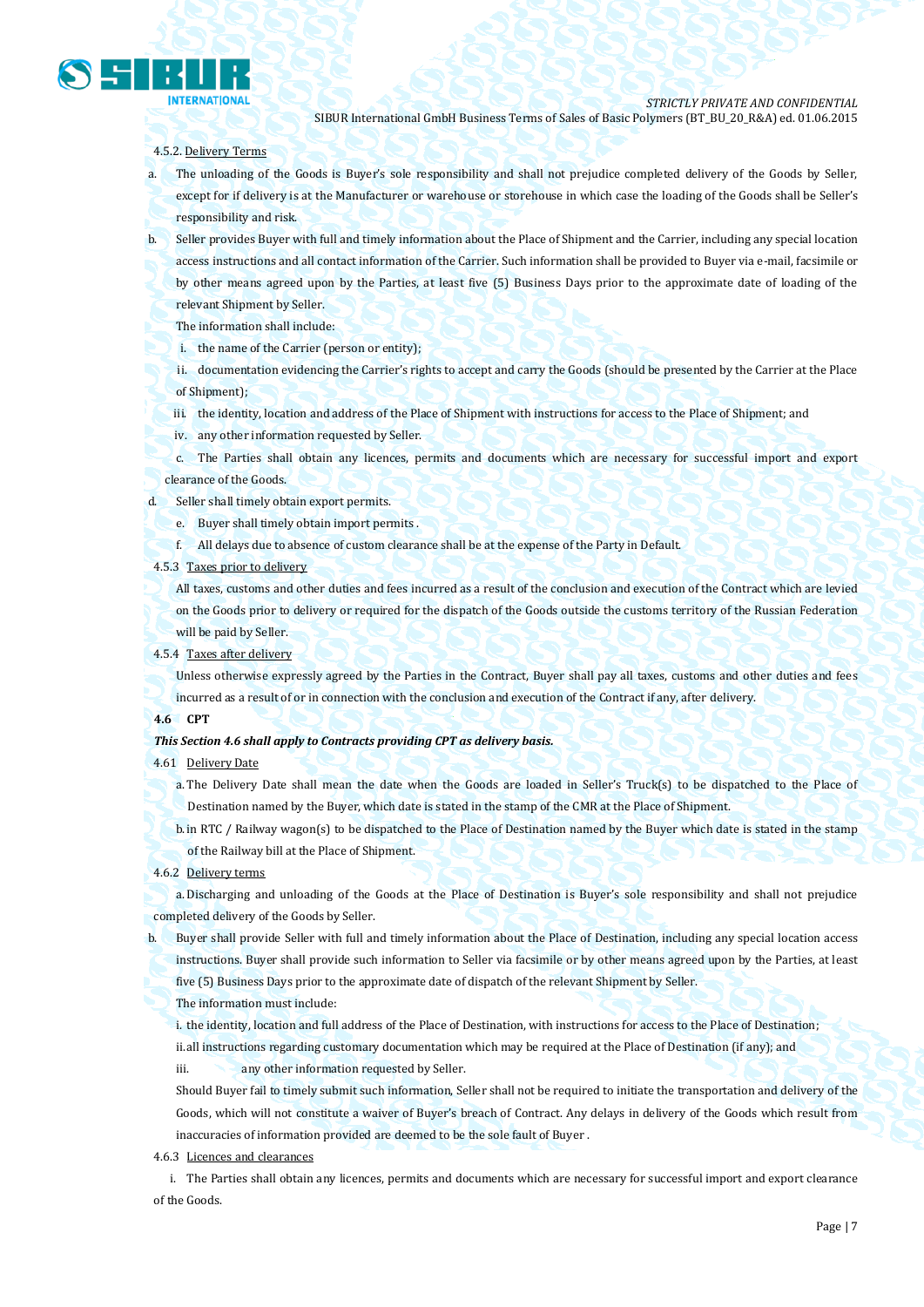

- ii. Seller shall timely obtain export permits .
- iii. Buyer shall timely obtain import permits.
- iv. All delays due to absence of custom clearance shall be at the expense of the Party in Default.
- 4.6.4 Taxes prior to delivery

All taxes, customs and other duties and fees incurred as a result of entry into the Contract which are levied on the Goods prior to

delivery or required for the dispatch of the Goods outside the customs territory of the Russian Federation will be paid by Seller. 4.6.5. Taxes after delivery

Unless otherwise expressly agreed by the Parties in the Contract, all taxes, customs and other duties and fees incurred as a result of or in connection with the conclusion and execution of the Contract if any, after delivery will be paid by Buyer.

## **4.7 DAP**

#### *This Section 4.7 shall apply to Contracts providing DAP as delivery basis.*

## 4.7.1 Delivery Date

- a)Delivery Date shall mean the moment when the Goods arrive at the Place of Destination ready for unloading.
- b) The time of the Goods' arrival shall be indicated in the Transport Document. If the Transport Document does not specify the exact time of the Goods' arrival, it is presumed that the Goods are ready for unloading
	- i. for the delivery by railroad (RTC/Railway wagon(s)) as of the scheduled time of arrival of the relevant train (unless the moment is specified in Seller's/Carrier's notice to Buyer); and
- ii. for the delivery by road (Truck(s)) as of the moment of the Goods arrival specified in Seller's/Carrier's notice to Buyer.
- c)If Buyer has any claims regarding the actual time of the Goods' arrival, Buyer must notify Seller within two (2) Days following the respective delivery, otherwise Buyer is deemed to have waived all objections as regards the arrival time to the fullest extent allowed under applicable law.

## 4.7.2 Delivery terms

The Goods shall be unloaded at the Place of Destination at the Buyer's risk and expense. If the unloading is included in the price of the transportation under the agreement executed by and between Seller and the Carrier, Seller may nevertheless invoice Buyer relevant unloading expenses.

#### 4.7.3 Licences and clearances

Seller and Buyer shall provide each other with reasonable support in acquisition of all appropriate export and import licences and clearances; provided that the other Party shall reimburse all and any costs and expenses arising out of and/or in connection with such support.

4.7.4 Import Taxes and customs requirements

a) Buyer shall pay and be responsible for all taxes, customs and other duties and fees incurred as a result of entry intothe Contract which are levied on the Goods in the country of delivery.

b) If the Buyer fails to pay or perform the above when due, the risk shall pass to the Buyer as of the date when such taxes, customs and other duties and fees are due. If the Buyer delays the fulfilment of its obligations under this Section for more than two (2) Days, the Seller is entitled, but not obliged: (i) to make any relevant payments on its own; or (ii) if the Goods are not released in the country of delivery, to place the Goods in the customs warehouse (in which case the moment of placing the Goods shall be the Delivery Date, any further costs will be at the Buyer's expense).

c) Seller's rights under this subsection 4.7.4 shall be without prejudice to the Seller's other rights under the Contract and/or applicable Law. In addition, Buyer shall indemnify Seller for all costs, losses and damages, including, but not limited to, demurrage and/or detention incurred by Seller as a result of Buyer's any breach of obligations under this Section.

## **4.8. DDP**

## *This Section 4.8 shall apply to Contracts providing DDP as delivery basis.*

## 4.8.1 Delivery Date

- a) Delivery Date shall mean the moment of the Goods' arrival at the Place of Destination ready for unloading.
- b) The time of the Goods' arrival shall be indicated in the Transport Document. If the Transport Document does not specify the exact time of the Goods' arrival, the Goods shall be deemed to have arrived for unloading:
	- i. for the delivery by railroad (RTC/ Railway wagon(s)) as of the scheduled time of arrival for a relevant train (unless the moment is specified in Seller's/Carrier's notice to Buyer); and
	- ii. for the delivery by road (Truck(s)) as of the moment of the Goods arrival specified in Seller's/Carrier's notice to Buyer.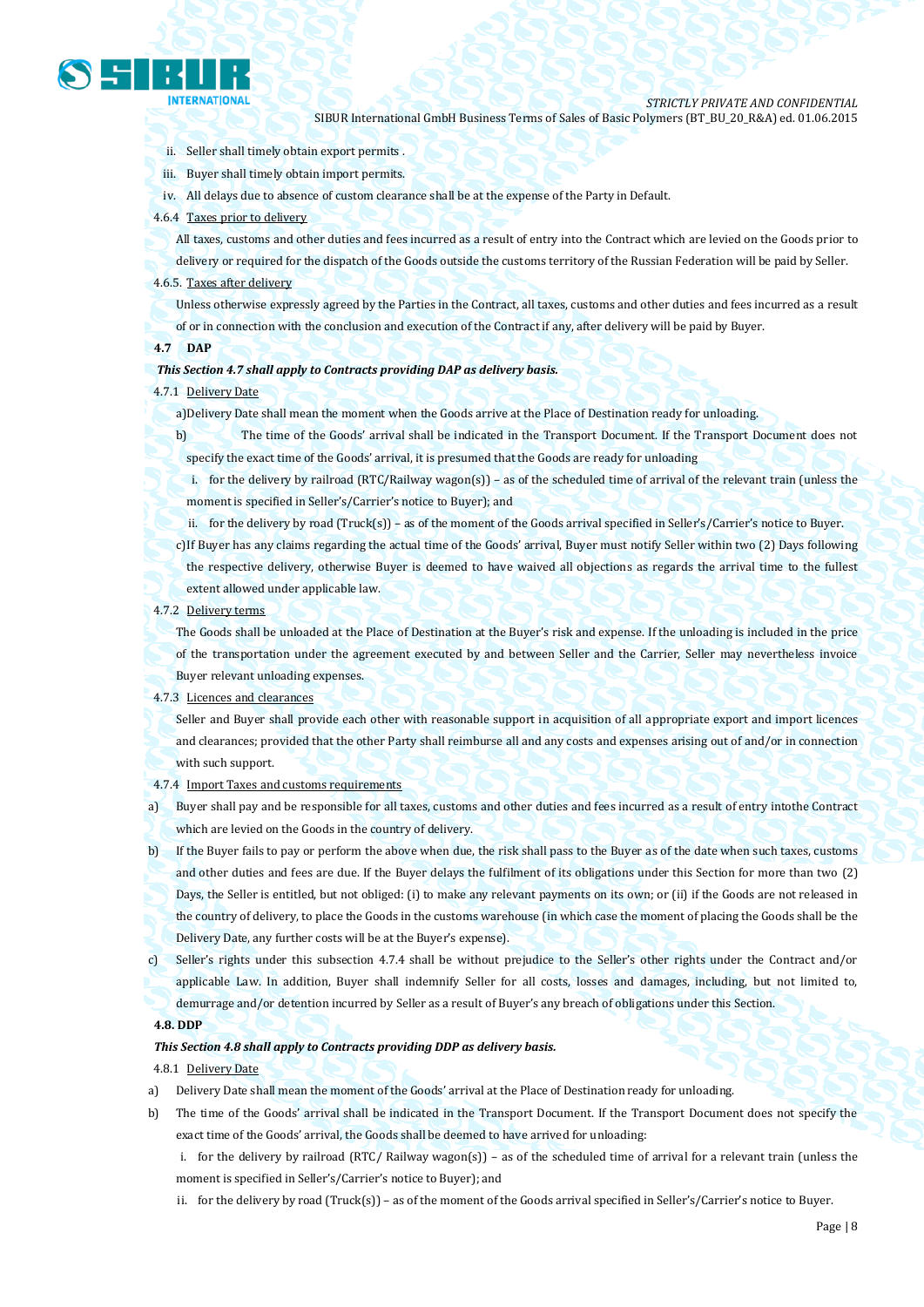

- c) If Buyer has any claims regarding the actual time of the Goods' arrival, Buyer must notify Seller within two (2) Days following the respective delivery, otherwise Buyer is deemed to have waived all objections as regards the arrival time to the fullest extent allowed under applicable law.
- 4.8.2 Delivery Terms
- a) The unloading of the Goods at the Place of Destination shall be at Buyer's risk and expense, unless the expenses are attributed to Seller in the Contract.
- b) If any licences, clearances and other customs requirements or Taxes in the country of import could be performed, arranged or paid only by Buyer or on Buyer's side, Buyer shall (i) inform Seller accordingly; and (ii) perform, arrange and pay the same in due time. Seller shall compensate Buyer for documented direct expenses in relation thereto, provided that Buyer furnishes Seller with primary accounting documents substantiating Buyer's costs such as acts, invoices, reports, etc. If Buyer fails to perform under this Section, any adverse consequences for Seller, Carrier and/or the Goods, including (i) delayed delivery and (ii) any related penalties, fines, Taxes, costs, expenses will be at Buyer's cost and risk. Buyer shall indemnify Seller for all costs, losses and damages, including, but not limited to, demurrage and/or detention incurred by Seller as a result thereof.
- 4.8.3 VAT

a) If Buyer is a company registered in the EU, Buyer shall provide Seller with its VAT Identification Number as of the date of the Contract.

- b) If:
	- i. Buyer is a company registered in the EU;
	- ii. Buyer wishes to receive a VAT-exempt invoice; or
	- iii. Buyer purchases the Goods from Seller on the DDP basis at the Place of Destination in a certain country, picks up the Goods itself and moves the Goods out of such country;
	- Buyer shall within two (2 ) weeks from the Delivery Date provide Seller with copies of the Transport Document, confirming that the Goods have been taken out of the country where they have been purchased.
	- If the Transport Document (referred to in Section 5.1) is not provided on time, Seller shall have the right to issue a credit note to the original VAT-exempt invoice and issue a new invoice, increased by the amount of VAT to be paid by Buyer, within seven (7) Days after the date of the invoice.

## **PARAGRAPH V**

## **TRANSPORTATION**

## 5.1 **General conditions of transportation**

- a) The Transport Document hereunder and the Contract shall be:
- Railway bill (or "RWB" or "Rail way bill" or "CIM consignment note") for delivery by railroad (RTC/Railway wagon(s)).
- CMR or TIR (or consignment note) for delivery by Truck(s).
- b) Delivery of the Goods shall be immediately followed and witnessed by presentation by Seller to Buyer or the Carrier, or Buyer's
- representative, of a valid Transport Document. Such document shall be signed and marked by Seller and the Carrier at the place of loading and shall be deemed conclusive proof of delivery by Seller.
- c) Buyer warrants that the Place of Destination is (i) reachable by the agreed means of transport and (ii) suitable and equipped, if necessary, for unloading of the Goods.
- **5.2.Defective RTC/Railway wagon(s) and/or the Truck(s)**
	- If Buyer (or Buyer's authorised representative, or Buyer's Carrier, or any other party on Buyer's side or for whom Buyer bears responsibility) returns any RTC/Railway wagon(s) and/or the Truck(s) defective, unrepaired, and/or damaged, and/or unclean, and/or not fully unloaded, and/or otherwise unfit for the purposes, which such Truck is usually used for, thne Buyer shall reimburse all and anycosts and expenses of Seller arising out of or in connection with such Defective RTC/Railway wagon(s) and/or the Truck(s).
- **5.3. Special conditions of transportation by RTC/railway wagon(s)** *This Section 5.3. shall apply to Contracts specifying delivery by RTC/Railway wagon(s).*
- 5.3.1. Where Seller expressly or impliedly provides Buyer with a range of dates of dispatch of the Goods within the Shipment period or arrival of RTC / Railway wagon(s) loaded with the Goods, dispatch may be performed on any of the dates provided.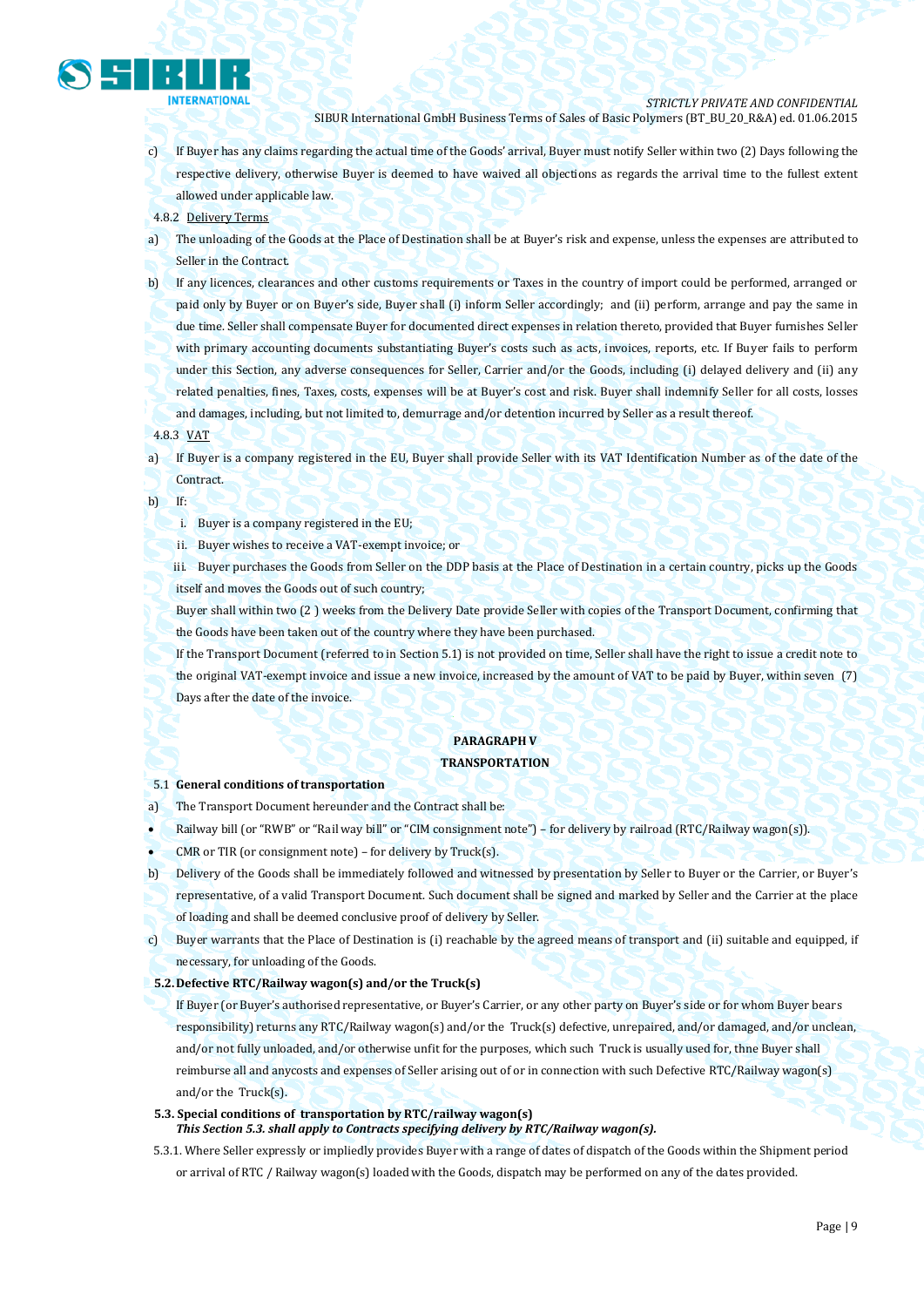

- 5.3.2. No later than three (3) Business Days after dispatch of the Goods by RTC / Railway wagon(s) Seller shall provide by e-mail or facsimile the Buyer with all information necessary for the unloading of the Goods:
- a) the Contract reference number;
- b) Railway bill reference number(s);
- c) RTC / Railway wagon(s) identification number(s);
- d) description of the Goods and their Railway bill quantity.
- 5.3.3. Buyer may at its own discretion can provide the Seller with written instructions for unloading of the Goods by Buyer. In case such information is provided, Seller may undertake to cause his Carrier or his representatives / employees to follow such instructions to the extent practicable, provided that Seller shall be under no obligation to provide such assistance.
- 5.3.4. The Buyer warrants that the railway zone at Place of Destination shall be safe and well suited for delivery of the Goods. The Buyer shall be liable for and shall indemnify Seller in respect of any loss or damage, including but not limited to any liability for damage to the RTC / Railway wagon(s), surroundings, environment and people, additional costs or expenses arising out of and in relation to any failure of Buyer to nominate a safe railway zone at Place of Destination.
- 5.3.5. **Notice of Arrival**
- a) Buyer shall obtain the Notice of Arrival of the Goods at the Place of Destination station ("NOA") from the railway station's authorised authorities using Buyer's available contact information in accordance with customary rules at the railway station.
- b) Buyer shall ensure the Carrier's timely presence at the Place of Destination at the Delivery Date for unloading of the Goods.
- c) Carrier's absence at the Place of Destination shall be withoiut prejudice to Seller 's successful delivery of the Goods for the purpose of the Contract.
- 5.3.6. **Railway transportation agreement conditions**
- i. Seller may arrange transportation in accordance with the railway transportation agreement, executed by and between Seller and the Carrier. Without prejudice to the generality of the foregoing, such conditions shall be deemed to include the provision that where, at any time:
- a) importation of the Goods at the unloading railway zone is prohibited under the laws of the country in which such Goods were produced, or by regulations, rules, directives or guidelines applied by the government of that country or any relevant agency thereof; and/or
- b) the country, state, territory or region at which the Place of Destination is located becomes a restricted railway zone, the Goods shall be unloaded at an alternative railway zone nominated by Buyer that is not subject to any such prohibition and that is acceptable to Seller (which acceptance shall not be unreasonably withheld).
- ii. In the case referred to subparagraph (i) above, such alternative railway zone shall be deemed to be the Place of Destination stipulated under the Contract for the relevant Shipment and all extra expenses (if any) involved in the RTC / Railway wagon(s) reaching such alternative Place of Destination shall be for Buyer's account.
	- 5.3.7. **Buyer's Right to Require**

Buyer has the right to request extra services in relation to the Goods at the Place of Destination, which services shall not be deemed to be included in the Total Goods Value. The Parties shall determine the scope of such services by mutual written agreement no later than three (3) Days before the Estimated Time of Arrival of the RTC/Railway wagon(s). Where Buyer, by written instruction to the Seller, requests that such services should be provided, then Buyer shall indemnify and hold Seller harmless against any liability, loss, damage, delay and/or expenses that Seller may incur by reason of complying with the Buyer's request. The indemnity provided by Buyer to Seller shall be not less than the liability Seller incurs to RTC / Railway wagon(s) owners in order to comply with Buyer's request.

It is presumed that the RTC/Railway wagon(s) arrives at the Place of Destination for unloading in good condition, unless Buyer has promptly (but not later than one (1) Day after the RTC/Railway wagon(s) arrival) informed Seller of such defects. If the defects are revealed later than the above mentioned term, Buyer shall pay repair costs or expenses of the Carrier or Seller within five (5) Business Days upon Seller's or Carrier's respective invoice.

a) Within three (3) Business Days prior to dispatch of the respective Shipment, Buyer shall provide Seller with the Transportation information, including the delivery period, reference to the number and the date of the Contract, quantity of the Goods, full name and address of the consignee, railway code of the consignee, name of the destination railway station, railway station's confirmation to accept the Goods.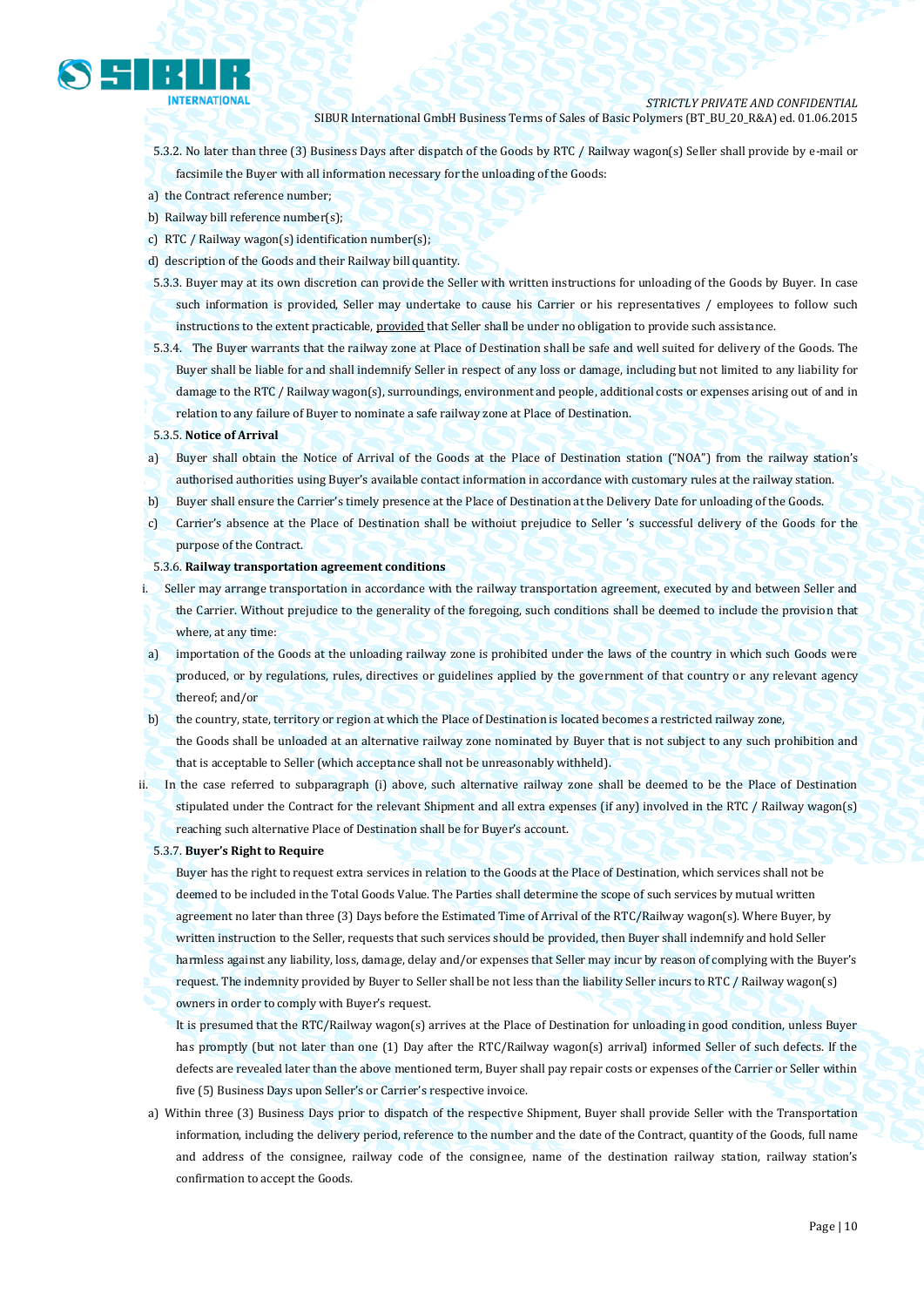

- b) Upon prior written request of Buyer, Seller shall arrange for plans (the "Plans") of transportation of the Goods by railway(s). The procedure and dates for issuance of the Plans shall be regulated by the applicable local laws and regulation.
- c) Should, through the fault of either of the Parties, the Plans be not fulfilled, the Party in Default shall be liable for all damages or fines imposed by the rail.
- d) Should the Plans be not fulfilled, through the fault of either of the Parties, the Party at fault shall be liable for all damages or fines imposed by the railway(s).
- e) In case of impossibility to unload the Goods due to any technical reasons during periods indicated in the Contract and/or hereof, Buyer shall notify Seller accordingly (by telegram, fax, mail or email) within twenty-four (24) hours from the moment of the Rail tank-car arrival to the station of destination.
- f) In case of the Rail tank-car damage caused within the time period of its use by Buyer or Buyer's counterparties, Buyer shall immediately inform Seller about the occurrence of such event and recover losses incurred due to Rail tank-car damage within sixty (60) Days from the date of Seller's demand. In case the Rail tank-car is lost within the time period of its use by the Buyer or the Buyer's counterparties, Buyer shall reimburse to Seller an amount equal to the current market value of a Rail tank-car of identical model and year of manufacture, plus costs incurred for putting a replacement car into operation. A Rail tank-car is considered lost if it is not returned to Seller within one hundred twenty (120) Days from the date of the Goods' dispatch.
- g) If Buyer readdress esthe Goods by the or cannot accept the Goods, Buyer shall notify Seller of these changes in writing not later than three (3) Business Days before the planned date of dispatch. Buyer shall reimburse all expenses of the Seller (including fines and penalties) caused by the Buyer's actions. The Parties shall endeavour to mitigate losses.
- h) Neither Buyer nor the Buyer's consignee shall redirect Rail tank-cars without Seller's prior consent. Seller is entitled to charge the Buyer (the Buyer's consignee) for unauthorized redirection at the rate at least fifty-two (52) EUR (unless the customary rules of the respective railway station provide otherwise) for each Day of usage of each Rail tank-car. Buyer shall ensure that each Rail tank-cars is unloaded to a level of seven-tenths of one per cent (0.7%) bar, if applicable. Buyer and/or Buyer's consignee shall return the empty Rail tank-cars in acceptable technical and commercial condition with the sealed documents required for the proper return of the Rail tank-cars to the initial railway loading station or any other station as per Seller's instructions.
- i) Buyer shall reimburse to Seller all documented costs and expenses caused by the improper completion of the documents mentioned in subsection 5.3.8.(h) hereof, if such results in a Rail tank-car arriving at the wrong railway station. If such documents for the Rail-tank cars return are completed in accordance with Seller's instructions, Buyer shall not be responsible for their return emptied to the wrong railway station.
- j) Seller shall advise its instructions to Buyer for empty Rail tank-carsby written notice not later than the arrival of full Rail tankcars to the Place of Destination (the date of the Goods' delivery). Otherwise Buyer shall not be held liable for possible costs which may arise due to absence of instructions and/or improper completion of the return Railway bill for return of empty Rail tankcars.
- k) After the Rail tank-car is unloaded, the Buyer shall install plugs at corner and control valves to seal the neck bonnet and fix it by all bolts. The Buyer shall ensure that the bonnet is not removed of the bonnet from the neck flange is not allowed. The Seller is entitled to charge the Buyer with incurred losses for the plugs at corner and control valves of the Rail tank-car not being installed at the place of unloading.
- **5.4. Special Conditions of transportation by Truck(s)**

#### *This Section 5.4. shall be applied when Contract specifies delivery by road (Truck(s))*

- 5.4.1 Where Seller expressly or impliedly provides the Buyer with a range of dates of dispatch of the Goods within the Shipment period or arrival of Truck(s) loaded with the Goods, dispatch of the Goods may be performed on any of the dates so provided.
- 5.4.1. No later than one (1) Day after dispatch of the Goods by Truck(s) Seller shall provide Buyer by e-mail or facsimile with all information necessary for unloading of the Goods:
	- (a) Contract reference number;
	- (b) CMR consignment note reference number(s);
	- (c) Truck identification number(s);
	- (d) description of the Goods and their CMR consignment note quantity;
	- (e) Estimated Time of Arrival of Truck(s); and
	- (f) number of issued CMR consignment notes.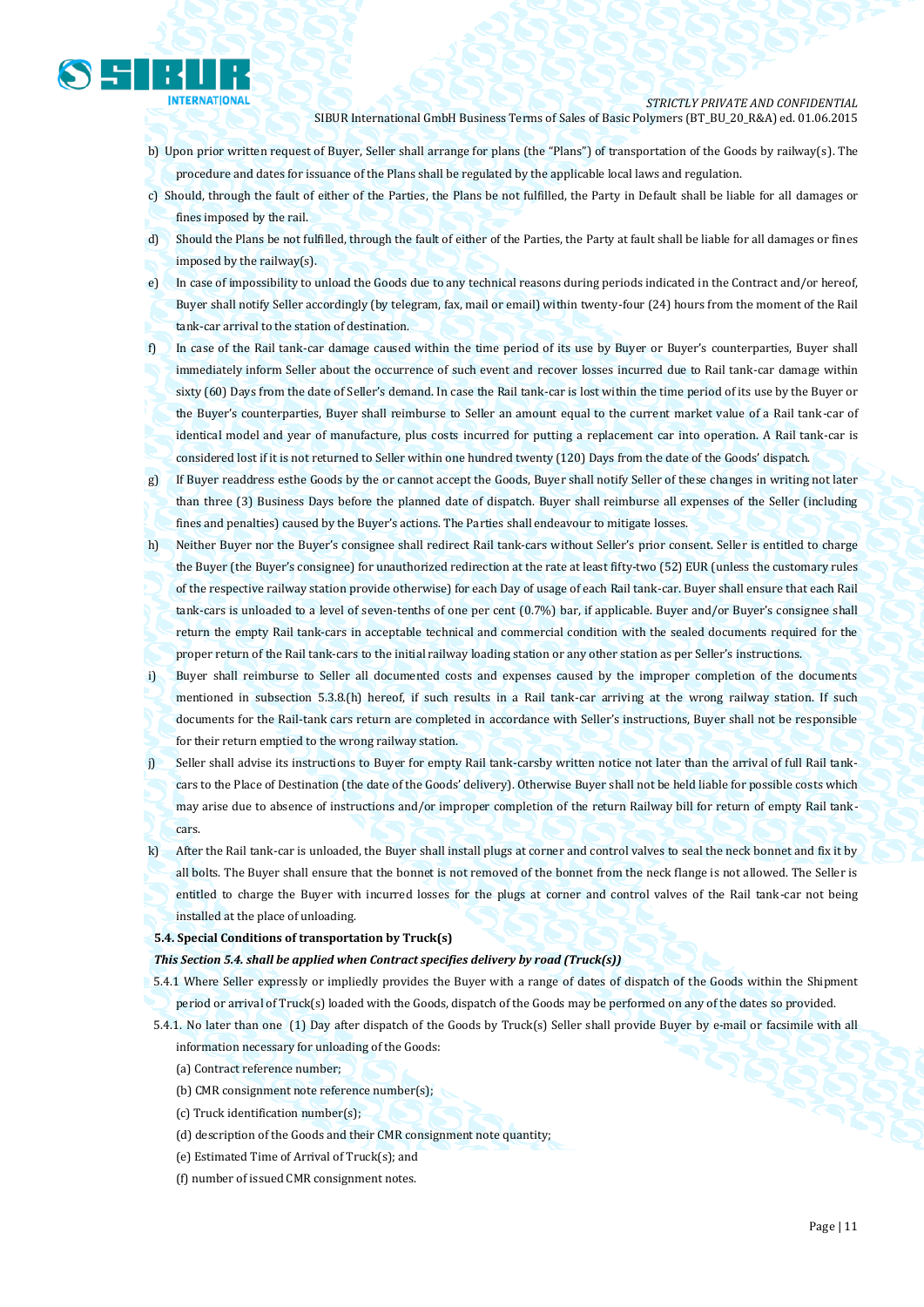

- 5.4.3. Seller has the right to substitute any Truck(s) identified under subsection 5.4.2(c) and provide Buyer with new information not later than two (2) Days before the Estimated Time of Arrival of the Truck(s). Such substitution shall always be subject to the requirements that Truck(s) sof a similar size be provided and that the quantity to be loaded shall not, without prior written Consent of the Buyer, differ by more than five per cent. (5%) from the quantity specified in the present Contract.
- 5.4.4. Buyer may at its own discretion provide the Seller with written instructions for unloading of the Goods by Buyer. In case such information is provided, Seller may undertake to cause his Carrier or his representatives / employees to follow such instructions to the extent practicable; provided that Seller shall be under no obligation to provide such assistance.
- 5.4.5. Buyer warrants that the Place of Destination shall be safe and well suited for delivery of the Goods. Buyer shall be liable for and shall indemnify Seller of any losses or damage, including but not limited to any liability for damage to Truck(s), surroundings, environment and people, additional costs or expenses arising out of and/or in relation to any failure of Buyer to nominate a safe Place of Destination.
- 5.4.6 Buyer shall have a representative on-time and present at the Place of Destination at the Delivery Date for unloading of the Goods, but the presence of such a representative shall not be a requirement for Seller's delivery of Goods under the Contract.
- 5.4.7 Truck transportation agreement conditions
- i. Seller may arrange transportation of the Goods in accordance with the Truck transportation agreement(s) executed by and between Seller and the Carrier. Without prejudice to the generality of the foregoing, for the purposes of the Contract such agreement shall be deemed to provide that if:
- a) importation of the Goods at the Place of Destination is prohibited under the laws of the country in which such Goods were produced, or by regulations, rules, directives or guidelines applied by the government of that country or any relevant agency thereof; and/or
- b) the country, state, territory or region at which the Place of Destination is located becomes a restricted zone,

the Goods shall be unloaded at an alternative location nominated by Buyer that is not subject to any such prohibition and that is accepted by Seller (which acceptance shall not be unreasonably withheld).

- ii. The alternative Place of Destination referred to in subsection (i) above shall be deemed to be the Place of Destination stipulated under the Contract for the respective Shipment and Buyer shall pay all extra expenses (if any) involved in the Truck's reaching such alternative Place of Destination.
	- 5.4.8 Buyer's right to require

Buyer may request, by written instruction to the Seller, extra services in relation to the Goods at the Place of Destination which shall be included in the Total Goods Value. Such services, if any, shall be rendered under a written agreement entered into no later than three (3) Days before the Estimated Time of Arrival of the Truck(s). Where Buyer requests such services , Buyer shall indemnify Seller and hold it harmless against any liability, loss, damage, delay or expenses that Seller may sustain by reason of complying with Buyer's request. Buyer's indemnification of Seller shall be no less than the liability of Seller to the Truck owner in connection with Buyer's request.

## **PARAGRAPH VI SHIPMENT PERIOD**

- 6.1 The Shipment Date shall be specified in the Transport Document
- 6.2. (i) If the Parties agree that the Shipment period shall be any month of a year without indication of the dates, and
- (ii) if within ten (10) Days prior to the last day of such month the dates of dispatch are not agreed by the Parties, Seller shall be entitled not to deliver the respective Shipment and/or sell such Shipment to any Third party and shall not be liable to Buyer for such non-delivery or for any losses and expenses incurred by Buyer. If Seller decides to sell the respective Shipment to any Third party Buyer shall reimburse to Seller all expenses arising out and/or in connection with such sales.

## 6.2. TRANSPORTATION INFORMATION

a) If the Goods' transportation is arranged by Seller, Buyer shall submit to Seller the Transportation information required for the transportation and delivery of the Goods via facsimile, or by other means agreed upon by the Parties at least five (5) Business Days before the first Day of laytime of each Shipment.

b) The Transportation information shall include: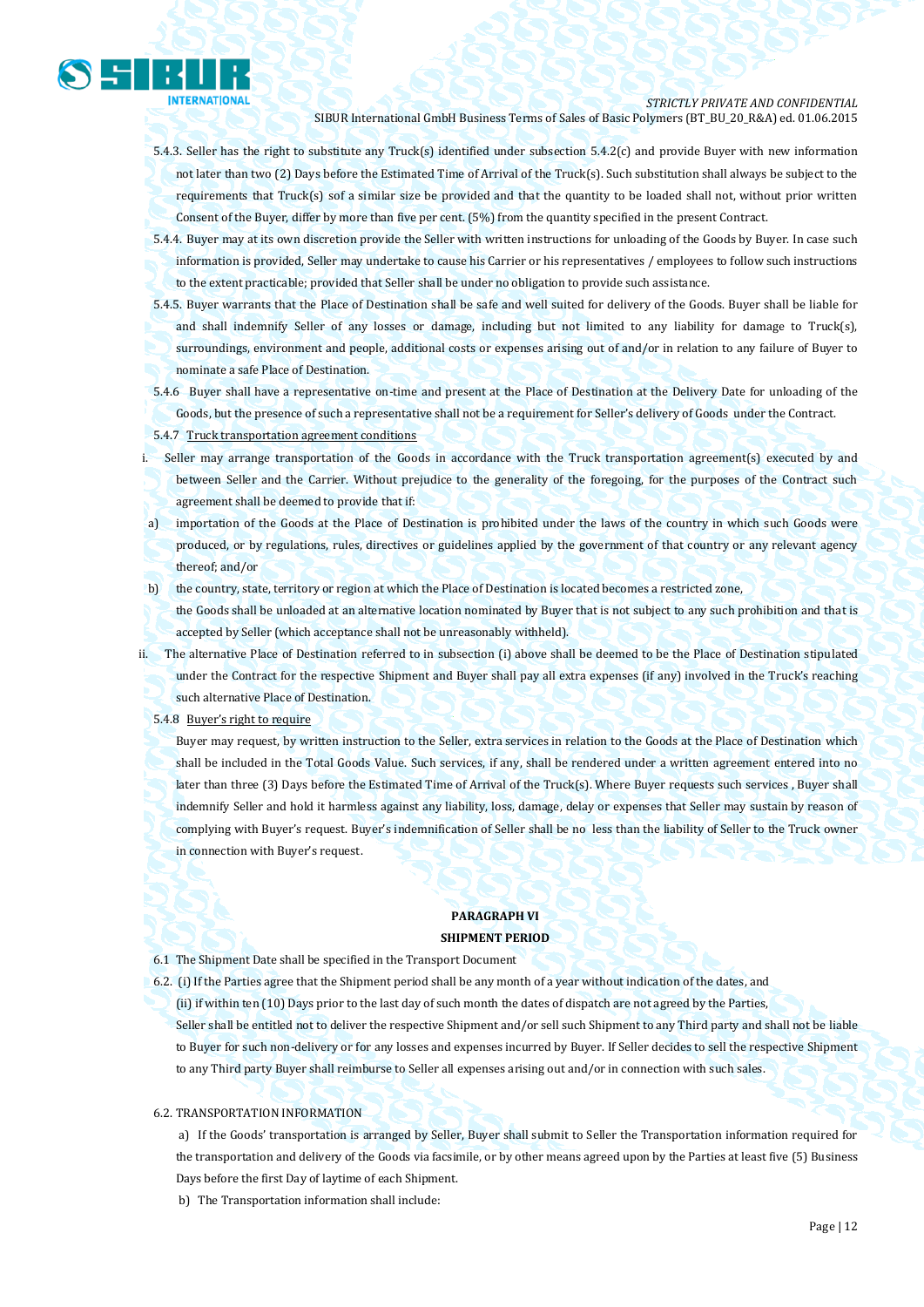

all instructions regarding customary documentation which may be required at the Place of Destination;

• the identity of the Terminal(s) at the Place of Destination, with instructions to enable the Carrier to prepare and submit necessary information to the customs or border authorities; and

any other documents requested by Seller.

c) Should Buyer fail to timely submit the Transportation information, Seller may at its sole discretion elect to extend the time for delivery of the Goods which, if so extended, will not constitute a waiver of the Buyer's breach of the Contract.

d) Seller shall send to Buyer the details of the dispatched Shipment via e-mail, facsimile or by other means agreed upon by the Parties within five (5) Business Days after dispatch of the Goods.

e) Any delays in loading the Goods at the Place of Shipment (including where Seller is entitled to delay delivery of the Goods) or in unloading the Goods at the Place of Destination caused by Buyer's failure to provide any necessary Transportation information, or as a result of omissions or inaccuracies in the Transportation information provided, will be for the Buyer's account. Buyer shall indemnify Seller for all costs, losses and damages, including, but not limited to, demurrage and/or detention incurred by Seller as a result thereof.

## **PARAGRAPH VII LAYTIME**

7.1 The time allowed to Buyer for the loading or unloading of the Goods deliverable under the Contract shall be as set out in the Contract.

7.2 Sundays and Holidays shall be included, unless unloading on the Sunday or Holiday in question is prohibited by Law or regulation or custom at the unloading Terminal and/or unloading railway zone.

## **7.3. LAYTIME – delivery by railway (RTC/Railway wagon(s))**

*This Section 7.3 shall apply to Contracts specifying delivery by railway (RTC/Railway wagon(s)).*

- a) If the amount of permitted laytime is not set out in the Contract, laytime shall be twenty four (24) hours, unless otherwise expressly mutually agreed by the Parties in writing.
- b) Laytime shall commence: one (1) Day after the relevant train or Truck has arrived at the Place of Destination. For the purpose of calculating of the unloading time, unloading shall be deemed to have been completed upon removal of last item of the Goods from the last RTC/Railway wagon(s).
- c) The train will be deemed to have arrived according to the schedule (the exact time of arrival, when required, can be determined from the records of the relevant railway station). If the train has not released the railway track within the laytime period or promptly thereafter through no fault of the Seller (including, without limitation, where Buyer is required to unload the Goods and has failed to unload them in a timely manner) and this resulted in additional costs, expenses or losses for Seller, then Buyer shall reimburse Seller all such costs, expenses and/or losses within five (5)) Business Days after the relevant demand of the Seller's demand

## **7.4. LAYTIME – delivery by road (Truck(s))**

#### *This Section 7.4. shall be applied when the Contract specifies delivery by road (Truck(s)).*

- a) If the amount of laytime permitted is not set out in the Contract, laytime shall be six (6) hours, unless otherwise expressly mutually agreed by the Parties in writing.
- b) Laytime shall commence three (3) hours after the relevant Truck(s) has arrived at the Place of Destination. For the purpose of calculating of the unloading time, unloading shall be deemed to have been completed upon removal of last item of the Goods from the last Truck(s).
- c) The Truck(s) will be deemed to have arrived as of thetime when the Carrier gives notice of such. Buyer may not refuse to certify receipt of such notice and the time of arrival shall be determined according to the Carrier's records. Buyer shall pay in full any expenses and costs of Carrier and/or Seller related to Buyer's refusal to certify any such notice

## **PARAGRAPH VIII DEMURRAGE**

8.1 If the Goods are not loaded or unloaded (whichever is applicable) by the Party required to load or unload the Goods (whichever is applicable) within the time allowed in accordance with the laytime provisions hereof and/or the Contract, such Party shall pay to the other Party demurrage in respect of the excess time at the rate set ot in the Contract.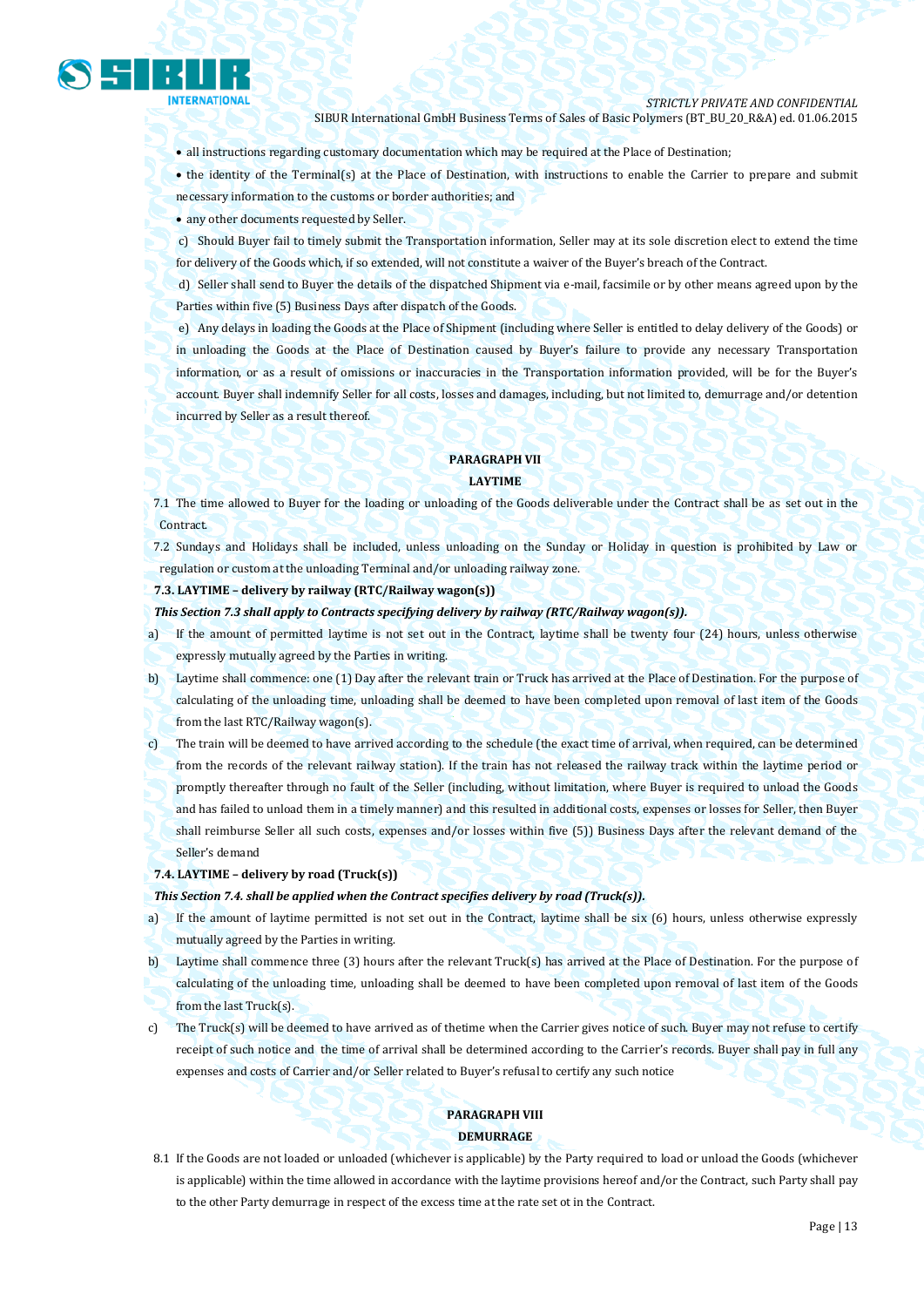

*STRICTLY PRIVATE AND CONFIDENTIAL*

SIBUR International GmbH Business Terms of Sales of Basic Polymers (BT\_BU\_20\_R&A) ed. 01.06.2015

- 8.2 Unless the Contract provides otherwise , no Force Majeure Event shall affect the running of laytime or vary or excuse the obligation to pay demurrage. The Party required to load or unload (as the case may be) the Goods shall indemnify the other Party for all demurrage costs resulting from delay in loading or unloading of the Goods by the Party required to load or unload the Goods.
- 8.3 Where no demurrage rate has been provided in the Contract, the demurrage rate for delivery by railway (RTC/Railway wagon(s)) shall be fifty two (52) EUR per each RTC/Railway wagon(s)(as may be amended from time to time) or for delivery by railway (RTC/Railway wagon(s) and road (Truck(s)) as set out in the relevant agreement with the Carrier or, if the agreement does not specify a demurrage rate, at the market rate for the applicable means of Transport on the date of the completion of loading/unloading as shall be assessed by a mutually agreed independent broker. In the event that the Parties do not agree on a mutually acceptable broker, then each Party will appoint an independent broker and the two so appointed will appoint a third. The assessment that is the furthest away from the median will be discounted and the applicable demurrage rate will be the average of the two remaining assessments.
- 8.4 Unless the Contract provides otherwise, demurrage claims must be addressed to the other Party within nine (9) months after the Delivery Date); however, it shall not be considered as time-barred by this Section. The Parties consider this period reasonable as they agree that customarily carriers make demurrage claimswithin approximately six (6) months after the Delivery Date.
- 8.5 Demurrage claims shall be considered within thirty (30) Days after their receipt by a relevant Party and shall be paid by the relevant Party not later than fourteen (14) Days after receipt of the other Party's invoice. If no substantiated comments have been given within the specified thirty (30) Days period, the claim shall be deemed accepted.

## **PARAGRAPH IX PRICE**

- 9.1. The Price for the Goods shall be determined in the Contract.
- 9.2. Should the final Price for the Goods not be known at the time of invoicing, the Seller shall prepare a provisional invoice based upon the pricing information available at the time and the Buyer shall make payment against the provisional invoice. The provisional invoice shall, unless otherwise agreed between the Parties in the Contract, be based upon one hundred per cent (100 %) of the quantity specified in the Transport document and the preliminary Price calculated based on the formula specified in the Contract.
- 9.2.1. If the amount paid by the Buyer against provisional invoice for the Goods is less than the amount due to be paid for the Actual Contract Quantity at the agreed (final) price, calculated according to the formula specified in the Contract, the Buyer shall effect the payment of such outstanding balance within 3 (three) Business Days of the receipt of the Seller's final invoice which shall be prepared as soon as practicable after all the relevant pricing information becomes available to the Seller.
- 9.2.2. If the amount paid by the Buyer against provisional invoice for the Goods exceeds the amount due to be paid for the Actual Contract Quantity at the agreed (final) Price, calculated according to the formula specified in the Contract, the Seller shall issue the final invoice (which shall be prepared as soon as practicable after all the relevant pricing information becomes available to the Seller) and request the Buyer if (i) such difference between the amounts will be applied to the further deliveries if applicable or (ii) the Seller shall return such difference between the amounts within 3 (three) Business days of a mutually acceptable appropriate Verification Act being executed by the Parties. If the Buyer selects option (ii), then Verification Act shall be prepared and sent by the Seller to the Buyer within 2 (two) Business Days upon receipt of the Buyer's respective decision in writing.

## **PARAGRAPH X**

**PAYMENT TERMS**

*Unless otherwise specified in this Business Terms general payment terms shall be in accordance with Part III ("GENERAL PAYMENT TERMS") of the General Conditions*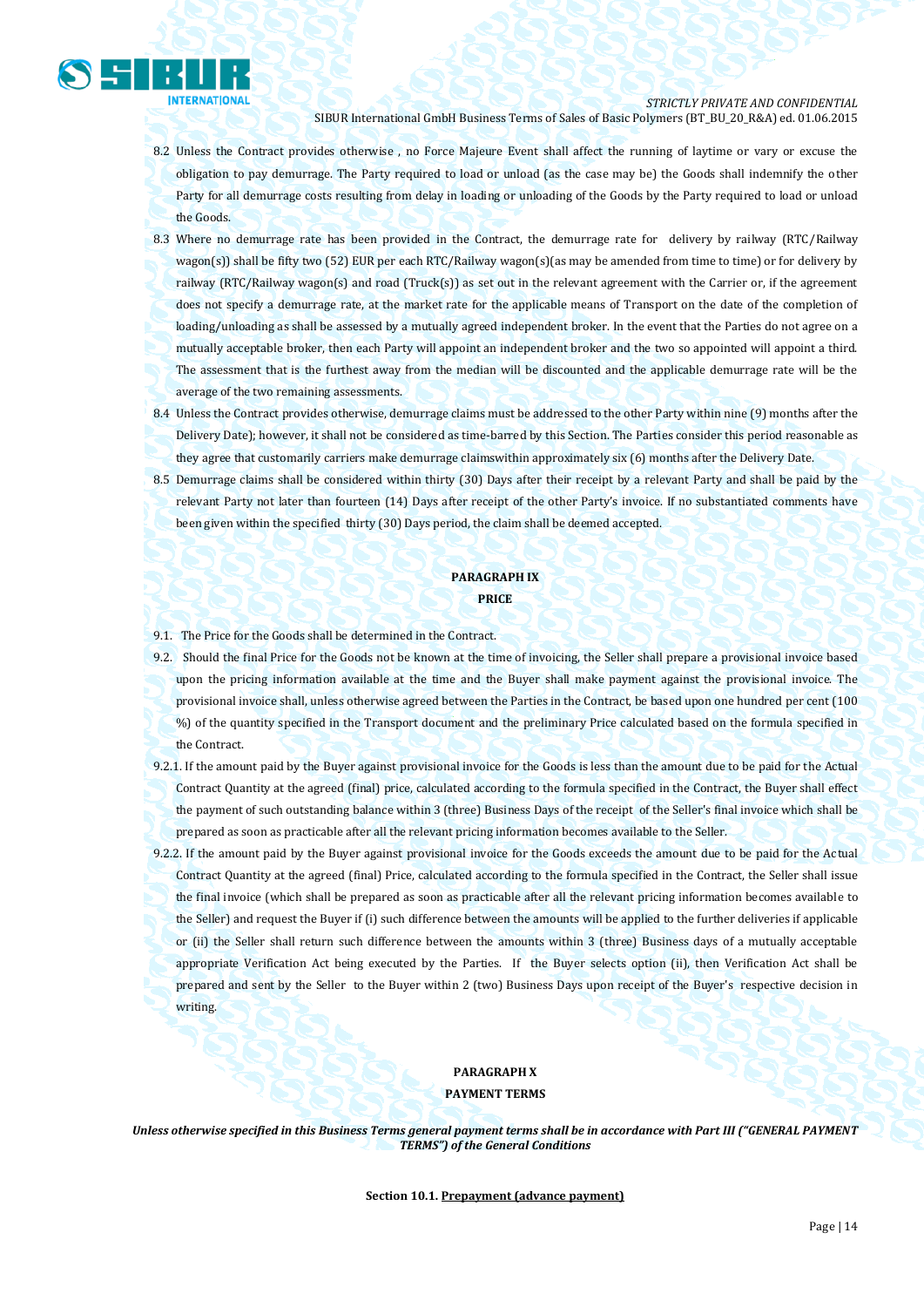

## *This Section 10.1 applies to Contracts specifying Prepayment , unless the Contract provides otherwise*

10.1.1. Buyer shall pay for the Goods as follows:

i. The Buyer shall pay one hundred per cent (100%) of the amounts specified in Seller's proforma invoice in advance of delivery within five (5) Business Days after the date of the invoice but no later than three (3) Business Days prior to the Goods' dispatch by the Manufacturer as indicated in the invoice.

ii. Buyer shall pay by wire transfer and without deduction or setoff into Seller's bank account and Buyer shall indicate the number and the date of the Contract/Amendment and proforma invoice number in the payment reference .

iii. If the amount paid by Buyer as Prepayment for the Goods is less than the amount due to be paid for the Actual Contract Quantity or the Actual Monthly Quantity (as the case may be) Buyer shall pay the outstanding balance within five (5) Days of Seller's invoice for the balance.

iv. If the amount paid by Buyer as Prepayment for the Goods exceeds the amount due to be paid for the Actual Contract Quantity or the Actual Monthly Quantity (as the case may be) the Parties shall mutually agree whether (i) the difference will be applied to future Shipments, if applicable or (ii) the Seller shall return such difference between the amounts within five (5 ) Business Days of the signing of the Verification Act by the Parties.

## **Section 10.2. Post payment**

#### *This Section 10.2 applies to Contracts specifying Post payment*

10.2.1Buyer shall pay one hundred per cent (100%) of the amounts specified in Seller's invoice not later than the date specified in the Contract.

10.2.2Partial payments shall be allowed, subject to Section 10.2.1 above.

### **Section 10.3. Letter of Credit**

#### *This Section 10.3 applies to Contracts specifying Letter of Credit*

10.3.1Issuance of the Letter of Credit. Buyer shall procure issuance of the Letter of Credit within five (5) Business Days from the Longstop Date in accordance with these Business Terms and the Contract.

10.3.2Validity period of the Letter of Credit. The validity period for the Letter of Credit shall cover the payment period in the Contract plus thirty (30) Days, provided, however, that the total minimum validity period shall be no less than ninety (90) Days. Buyer shall procure that the validity period of the Letter of Credit shall be extended if a Force Majeure Event extends the payment period under the Contract.

#### 10.3.3Documents

Buyer shall procure that:

(a) the only documents required to be presented by Seller to collect under the Letter of Credit shall be the following:

i. Seller's invoice (fax or email copy); and

- ii. Transport Document;
- (b) documents prepared in Russian are acceptable; and
- (c) minor mistakes and misprints in the documents are acceptable.
- 10,3.4Letter of Credit Conditions

The payment for the Goods shall be effected by Buyer as follows:

i. Buyer shall procure issuance in favour of Seller an irrevocable and divisible Letter of Credit payable at sight in strict accordance with the terms and from a bank and in a form confirmed in writing by Seller but in any case prior to the dispatch of Goods;

ii. Buyer shall provide Seller with the draft of such irrevocable Letter of Credit for Seller's preliminary written approval;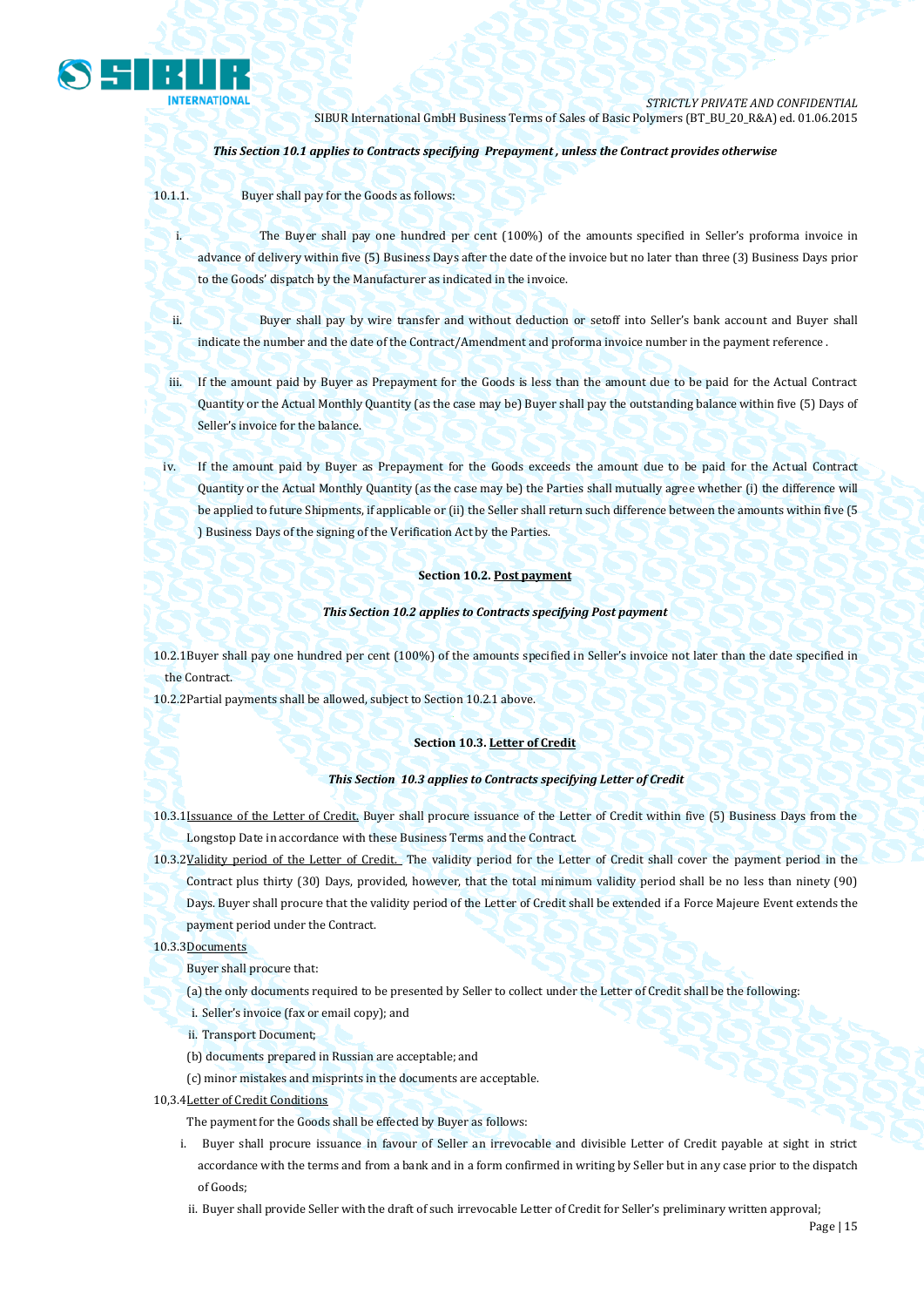

iii. expenses in connection with the opening, amendment and utilisation of the Letter of Credit shall be paid by Buyer; and iv. The Letter of Credit shall be issued in the amount of one hundred and ten per cent (110%) of the Price multiplied by the Shipment quantity of the Goods to be delivered.

### *Section 10.4. CAD ("Cash against documents")*

*The terms and conditions of this Section 10.4 shall be applied to the Contract if the Contract specifies CAD as the payment terms, unless otherwise specified therein*

10.4.1. These payment terms are governed in accordance with the ICC Uniform Rules for Bank-to-Bank Reimbursements Under Documentary Credits (URR 525).

Buyer shall pay the Goods via Cash against documents at sight (hereinafter referred to as "CAD at sight") in accordance with the conditions specified below.

10.4.2. Pursuant to payment terms via CAD at sight Buyer shall pay for the Goods in advance in the amount specified in the Contract. 10.4.3. The payment for the Goods shall be effected by Buyer as follows:

a) Within ten (10) Business days after the date when the documents stating the right of disposal of the Goods were issued Seller shall (i) transfer the originals of such documents to Seller's Bank and (ii) send the copy of such documents to Buyer.

10.4.4. The Parties expressly have acknowledged and agreed that the following documents are considered as the documents stating the right of disposal of the Goods:

i. Commercial invoice;

ii. Railway bill – for delivery by railroad, or

CMR or TIR (as the case may be) – for delivery by road;

iii. Packing list issued by Seller.

The Parties may mutually agree in writing in the Contract other documents stating the right of disposal of the Goods depends on the reasonable requirement of the respective authority.

10.4.5. Upon receipt of the documents stating the right of disposal of the Goods Seller's Bank shall transfer the originals of such documents to Buyer's Bank; provided that such Buyer's Bank was expressly preliminary approved by the Seller in writing.

10.4.6. Buyer shall pay five-fifteen per cent (5-15%) (as it is stipulated in the Contract) of the amount specified in the Seller's commercial invoice in advance within five (5) Business Days after the date of Seller's commercial invoice.

10.4.7. Buyer shall confirm Buyer's Bank his Consent for payment for the original documents stating the right of disposal of the Goods and shall pay the remaining amount specified in Seller's commercial invoice at the rate of eighty five – ninety five per cent (85-95%)(depending on the amount of advance payment) within fourteen (14) Days from the moment of arrival of the Goods to the Place of Destination.

10.4.8. Without prejudice to other provisions hereof the advance payment for the Goods paid by Buyer in accordance with this Section is considered as Seller's compensation for storage of the Goods before its actual transfer to Buyer. In case Buyer doesn't pay the remaining amount for the Goods within fourteen (14) Days from the moment of arrival of the Goods to the Place of Destination, Seller shall be entitled to retain the advance payment for the Goods paid by Buyer in accordance with this Section for compensation of the Seller's expenses for storage of the Goods.

- 10.4.9. Buyer shall (i) effect the payments specified in subsections 10.4.6 and 10.4.7 of this Section and (ii) ensure the availability of the total amount to be paid pursuant to subsection 10.4.7 of this Section on the date of confirmation to Buyer's Bank of his Consent for payment for the documents and effect this payment in accordance with the Contract by telegraphic transfer and without deduction into Seller's bank account and Buyer shall indicate the number and the date of the Contract/Amendment and commercial invoice number in the payment reference (the purpose of payments).
- 10.4.10. From the date of receipt of Buyer's Consent for payment for the documents stating the right of disposal of the Goods Buyer`s Bank shall transfer the originals of such documents to Buyer.
- 10.4.11. The Parties expressly have acknowledged and agreed that in case of payment for the Goods via CAD at sight the risk and title to the Goods shall transfer from Seller to Buyer at the date of receipt by Buyer of the originals of the documents stating the right of disposal of the Goods.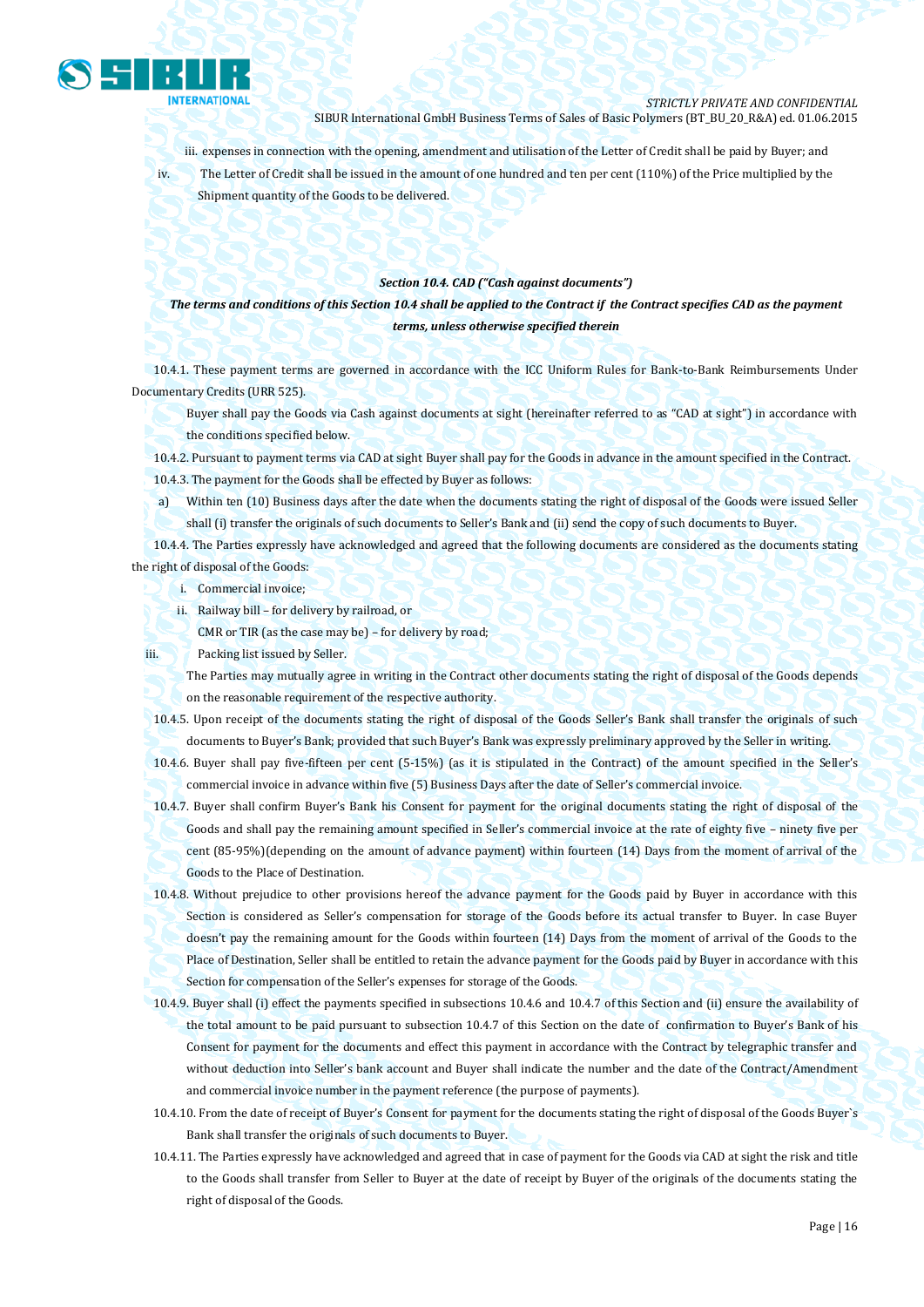

#### **Section 10.5. Security of the Buyer's Payment Obligations**

*This Section 10.5 applies to Contracts specifying the Security of the Buyer's payment obligations*

#### 10.5.1 **. Stand-by Letter of Credit**

a)Issuance of Stand-by-Letter of Credit. The Buyer shall procure the issuance of a Stand-by Letter of Credit within five (5) Business Days from the Longstop Date in accordance with these Business Terms and the Contract.

b) Validity period. The validity period for the Stand-by Letter of Credit shall be ninety (90) Days.

c)Stand-by-Letter of Credit procedure. If Buyer fails to pay one hundred per cent (100%) of the amount specified in Seller's invoice within the time specified in the Contract the Seller may immediately look to the Stand-By Letter of Credit against the presentation by Seller to Seller's bank (as specified in Seller's invoice) of the following documents:

i. Seller's (Beneficiary) letter with the following statements (telex, fax or email acceptable):

• the Seller has delivered the Goods in conformity with the Contract and these Business Terms and the invoice has been sent to the Buyer; and

 payment of Seller's invoice for delivery of the Goods is properly due to the Seller, and such payment has not been made to the Seller by the Buyer within the terms of the Contract;

ii. copy of the Seller's invoice (telex, fax or email acceptable);

iii. Transport document (telex, fax or email acceptable).

d) Stand-by Letter of Credit Conditions. Buyer shall pay for the Goods as follows:

**i.** Buyer shall procure issuance in favour of the Seller an irrevocable Stand-By Letter of Credit payable in accordance with the terms and from a bank and in a form confirmed in writing by Seller but in any case prior to the Goods' dispatch.

**ii.**The Stand-By Letter of Credit shall be issued for the amount of one hundred and ten per cent (110%) of the Planned Contract Quantity or the Planned Monthly Quantity (as the case may be) and shall be valid for a period specified in the Contract. Buyer shall procure the extension of the validity period of the Stand-by Letter of Credit to the extent thatthe payment period is extended by a Force Majeure Event.

**iii.** Buyer shall provide Seller with a draft of such Stand-By Letter of Credit for Seller's preliminary written approval.

**iv.** Expenses in connection with the opening, amendment and utilisation of the Stand-By Letter of Credit shall be paid by Buyer.

**v.**Any and all costs, loss or damage incurred by Seller as a result of Buyer's failure to comply with this Section shall be for Buyer's account and Seller shall indemnify Seller and hold it harmless against all such costs, loss and damage.

#### 10.5.2 **Parent company guarantee**

Upon Seller's request, Buyer shall provide Seller with, and shall procure delivery to Seller of, Buyer's parent company guarantee securing the performance of all the Buyer's obligations under the Contract (including these Business Terms and the General Conditions) in the form at Annex 2 hereto. Such guarantee shall be provided within ten (10) Business Days after Seller's request and shall be in writing, in a form satisfactory to the Seller and issued for the term of the Contract plus six (6) months. If Buyer has no parent company satisfactory to Seller, the guarantee may be issued by an Affiliate(s) or other third party(ies) as agreed with Seller.

Seller is not obliged to deliver the Goods until the requested guarantee is duly furnished and Buyer shall reimburse to Seller upon demand any and all related costs in connection with such delay. If Buyer delays the provision of the guarantee for more than ten(10) Business Days, Seller is entitled to terminate the Contract by written notice to Buyer.

### 10.5.3 **Bank guarantee**

The Buyer shall provide Seller with an irrevocable and unconditional bank guarantee issued in favour of Seller and securing the performance of all of Buyer's obligations under the Contract. The bank guarantee shall be provided within ten (10) Business Days after the date of signing of the Contract and shall be issued for an amount and by a bank previously confirmed in writing by Seller but in any case prior to the Goods' dispatch. The bank guarantee shall be issued for the term of the Contract plus thirty (30) calendar days and shall be transferred by SWIFT or other interbank communications system via the bank of the Seller. Buyer shall procure issuance of and any amendment to the bank guarantee at its own expense.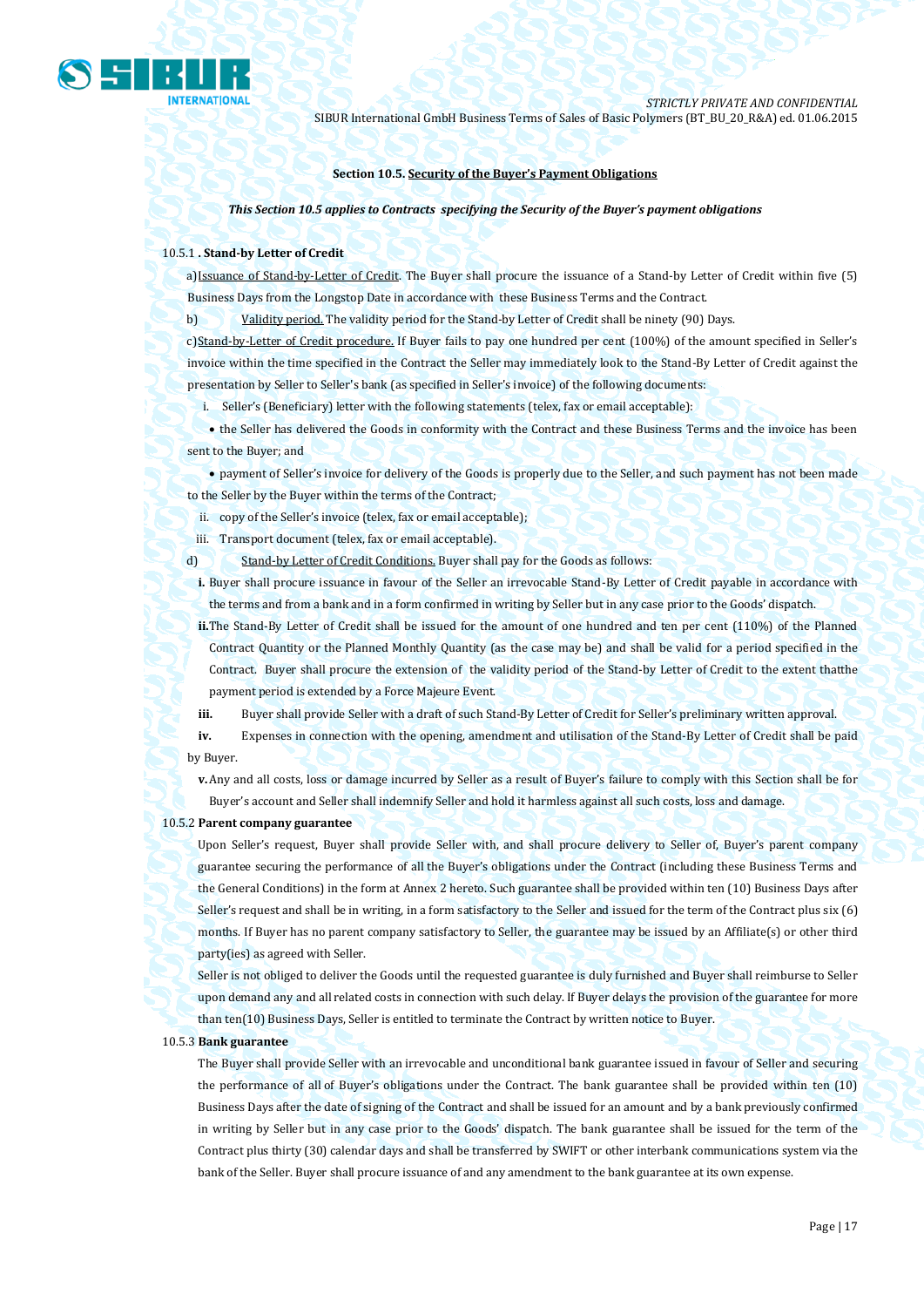

Seller is not obliged to supply the Goods until the requested bank guarantee is duly furnished and the Buyer shall pay to Seller any and all related costs in connection with such delay. If the Buyer delays the provision of the bank guarantee for more than ten (10) Business Days, Seller may elect, at its own discretion, either to (di) change the payment terms of the Goods to Prepayment (Section 10.2. hereof), or (ii) suspend the performance of the Contract, or (iii) unilaterally terminate the Contract. Such suspension and/or termination shall not entitle the Buyer to claim for liquidated damages.

## 10.5.4 **Reinstatement of Guarantee**

If any guarantee, including but not limited to bank guarantee, of a parent company or of any other Third party(ies) specified in the subsection 10.5.2. hereof and/or the Letter of Credit, and/or the Stand-by Letter of Credit, which were provided by the Buyer to the Seller in accordance herewith, ("Guarantees") ceases or threatens to cease to be effective and/or valid due to Sanctions, bankruptcy, insolvency, reorganization, liquidation, revocation of a licence or similar proceedings in respect of bank, parent company or any other Third party(ies) specified in the subsection 10.5.2. hereof, and/or for any other reason, not related to the Seller, prior to the term herein stipulated, the Buyer shall procure the reissuance ofsuch Guarantee in compliance herewith, promptly but not later than ten (10) Days from the occurrence of any event indicated in this Section. Where Buyer fails to procure reinstatement of any Guarantee within the specified term, Seller is entitled upon written notice to Buyer to suspend performance of all and any obligations hereunder until the new Guarantee is provided, and/or cancel and/or resell or otherwise dispose of the Goods to any Third party. Seller shall be not liable for such suspense of the obligation's(s') performance, and/or cancellation, and/or resale and any other disposal of the Goods. Buyer may not make any claims in connection with such acts of the Seller notwithstanding anything to the contrary herein and in the applicable Law.

In any case the Buyer shall reimburse to the Seller within seven (7) Days from receipt of a written demand all and any costs, charges, expenses and losses, including related to storage, transport, resale and disposal of the Goods, demurrage incurred by the Seller in connection with non-performance or improper performance of obligation for the Guarantee's/Guarantees' reissue by the Buyer.

## **PARAGRAPH XI RESPONSIBILITIES OF THE PARTIES**

#### 11.1. **Delivery liquidated damages**

a. For each full Week of delay in Seller's delivery of the Goods commencing thirty (30) Days after the latest date within the Shipment period as specified in the Contract, the Buyer shall be entitled to demand liquidated damages from the Seller for such delivery delay in the amount equal to 0.1% (one tenth of one per cent) of the Price for the late delivered Goods per Day, up to a maximum of 10% (ten per cent) of the Price for the late delivered Goods.

b.The Parties acknowledge and agree that in no event shall the Seller be considered to be in breach under the Contract due to any late delivery and the Buyer shall not be entitled to liquidated damages until the Seller is at least more than 30 (thirty) Days late under the terms and conditions specified in the Contract. The Seller shall not be liable to the Buyer in liquidated damages for delay caused by a Force Majeure Event, failure or default on the part of the Buyer, or where the Seller is entitled to delay delivery pursuant to the terms of the Contract.

c. The Parties acknowledge and agree that in no event shall the Seller be considered to be in breach under the Contract due to any late delivery or non-delivery of the Goods and the Buyer shall not be entitled to claim any losses, or liquidated damages, or any other claims in case of the planned Manufacture production capacity repair; provided that the Seller shall notify the Buyer of such repair not later than one week prior to the month when the repair is planned. The Parties acknowledge and agree that Seller's notification of the repair is enough and sufficient evidence and confirmation of the planned repair.

d.THE LIQUIDATED DAMAGES SET FORTH HEREUNDER TOGETHER WITH THE RIGHT OF TERMINATION SET OUT IN SECTION 12.3. HEREOF SHALL BE THE BUYER'S SOLE AND EXCLUSIVE REMEDIES FOR ANY LATE DELIVERY OF ANY GOODS OR PART THEREOF AND THE SELLER SHALL HAVE NO FURTHER LIABILITY WHATSOEVER, WHETHER IN CONTRACT, TORT (INCLUDING NEGLIGENCE OR STRICT LIABILITY).

#### 11.2. **Interest for late payment**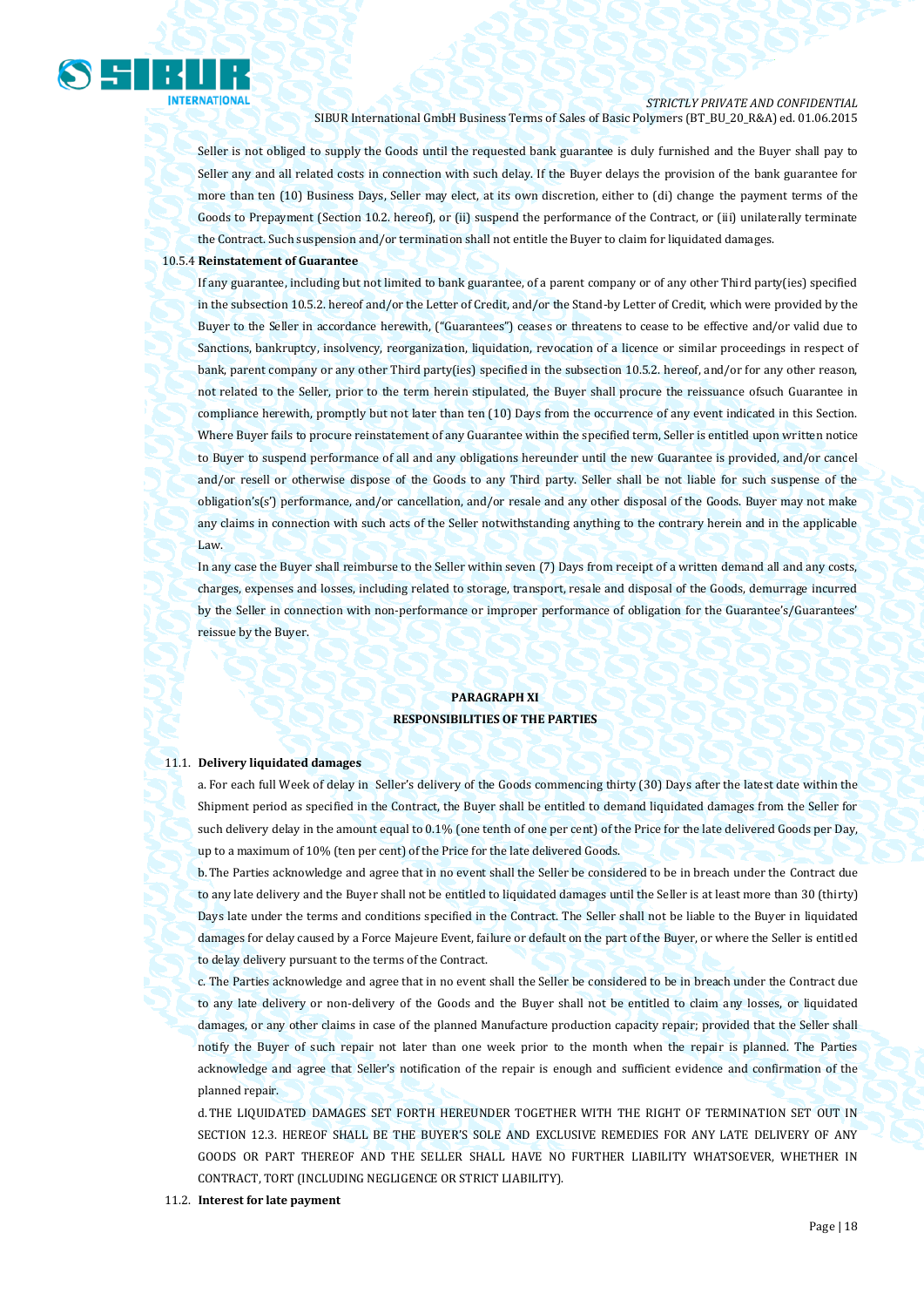

In case the Buyer fails to comply with the terms of the payment set out in the Contract the Buyer shall pay to the Seller interest at the lesser of (i) one month LIBOR plus 4% (four per cent) per annum of the outstanding amount or (ii) the maximum allowed by applicable Law.

#### 11.3. **Suspension**

If the conditions or terms of payment are breached by the Buyer the Seller may, at the Seller's option, either suspend delivery of the Goods to the Buyer or unilaterally terminate the Contract. Such suspension shall not constitute a delay for the purposes of liquidated damages.

## 11.4. **Late acceptance**

In the event that the Buyer fails or refuses to accept delivery of the Goods or any part thereof pending laytime (i.e. have not commenced the accepting and unloading/loading of the Goods as the case may be; or furnished the Seller with explanation of delay and further instructions as regards the Goods satisfactory for the Seller); provided that such Goods have been delivered in accordance with the terms of the Contract, without prejudice to the Seller's other rights under the Contract or the applicable Law, the Seller is entitled to pass the Goods to a proximate logistic company or keeper at the Buyer's risk and expense of which the Buyer shall be notified within reasonable time. The Seller is entitled to exercise its right hereunder irrespective of whether the title to the Goods has passed to the Buyer under the Contract or not. The quantities of the Goods passed confirmed by such a logistic company or keeper shall be deemed as due confirmation of the quantities of the Goods delivered by the Seller; the term for quality claims for the Goods specified in Section 2.8. hereof shall commence as of the expiration of the laytime. The Seller shall be entitled to claim without limitation all and any transport and/or insurance cancellation costs, storage costs, additional transport costs, customs duties, demurrage and other similar or related costs and all expenses arising out of or in connection with such late acceptance from the Buyer till the moment when the Goods are taken by the Buyer.

#### 11.5. **The Seller's disposal rights**.

In the event that the Buyer (or the Buyer's authorized representative, or the Buyer's Carrier, etc.) fails or refuses to accept delivery of the Goods or any part thereof within 5 (five) Days of the due date mutually agreed by the Parties, entirely without prejudice to the Seller's other rights under the Contract or the applicable Law, the Seller shall at its sole discretion be entitled to sell the quantity of the Goods which were not taken by the Buyer. The Seller is entitled to exercise its right hereunder irrespective of whether the title to the Goods has passed to the Buyer under the Contract or not. The Seller is also entitled either (i) to demand the Buyer to reimburse all Seller's costs of sale including, without limitation, storage costs, additional transport costs, customs duties, and other similar or related reasonable costs and expenses together with any difference in the price obtained for the Goods when compared to the Price of the Goods set out in the Contract; or (ii) to deduct the amount of the received advance payment (applicable to the prepayment) for the damages incurred by the Seller as a result of such refusal; after calculating the damages the remaining part of the advance payment shall be either returned to the Buyer or offset against further Shipments.

## 11.6. **Limitation of liabilities**

a. UNDER NO CIRCUMSTANCES SHALL EITHER PARTY BE LIABLE WHETHER IN THE CONTRACT, IN TORT (INCLUDING GROSS NEGLIGENCE), UNDER ANY WARRANTY OR OTHERWISE, FOR ANY INDIRECT, SPECIAL, INCIDENTAL OR CONSEQUENTIAL DAMAGES OR FOR EXEMPLARY OR PUNITIVE LOSSES OR DAMAGES, OR ANY LOSS OF PROFITS (SAVE IN RELATION TO SELLER'S LOSS OF PROFIT ARISING FROM THE BUYER'S FAILURE OR REFUSAL TO TAKE OR ACCEPT DELIVERY OF THE GOODS OR ANY PART THEREOF CONTRARY TO THE TERMS OF THE CONTRACT) OR REVENUES, OR ANY COST OF LABOR, RESULTING FROM OR ARISING OUT OF OR IN CONNECTION WITH THE GOODS OR SELLER'S PERFORMANCE UNDER, OR BREACH OF, THE CONTRACT, EVEN IF THE PARTIES HAVE BEEN ADVISED OF THE POSSIBILITY OF SUCH DAMAGES. EACH PARTY SHALL UNDERTAKE ITS BEST EFFORTS TO MITIGATE ITS LOSSES.

b.FOR THE AVOIDANCE OF DOUBT, EITHER PARTY MAY SEEK TO RECOVER FROM THE DEFAULTING PARTY ANY ACTUAL DIRECT DAMAGES INCURRED AS A RESULT OF THE DEFAULTING PARTY'S BREACH OF CONTRACT (INCLUDING, BUT NOT LIMITED TO, REASONABLE ATTORNEYS' FEES AND COSTS); PROVIDED, HOWEVER, THAT NOTWITHSTANDING ANYTHING CONTAINED HEREIN, TO THE FULL EXTENT PERMITTED BY APPLICABLE LAW, IN NO EVENT SHALL THE SELLER'S LIABILITY IN CONNECTION WITH THE GOODS OR THE CONTRACT EXCEED THE TOTAL GOODS VALUE (INCLUDING, BUT NOT LIMITED TO TRANSPORTATION COSTS, STORAGE COSTS, ETC.) PAID TO THE SELLER BY THE BUYER FOR THE GOODS.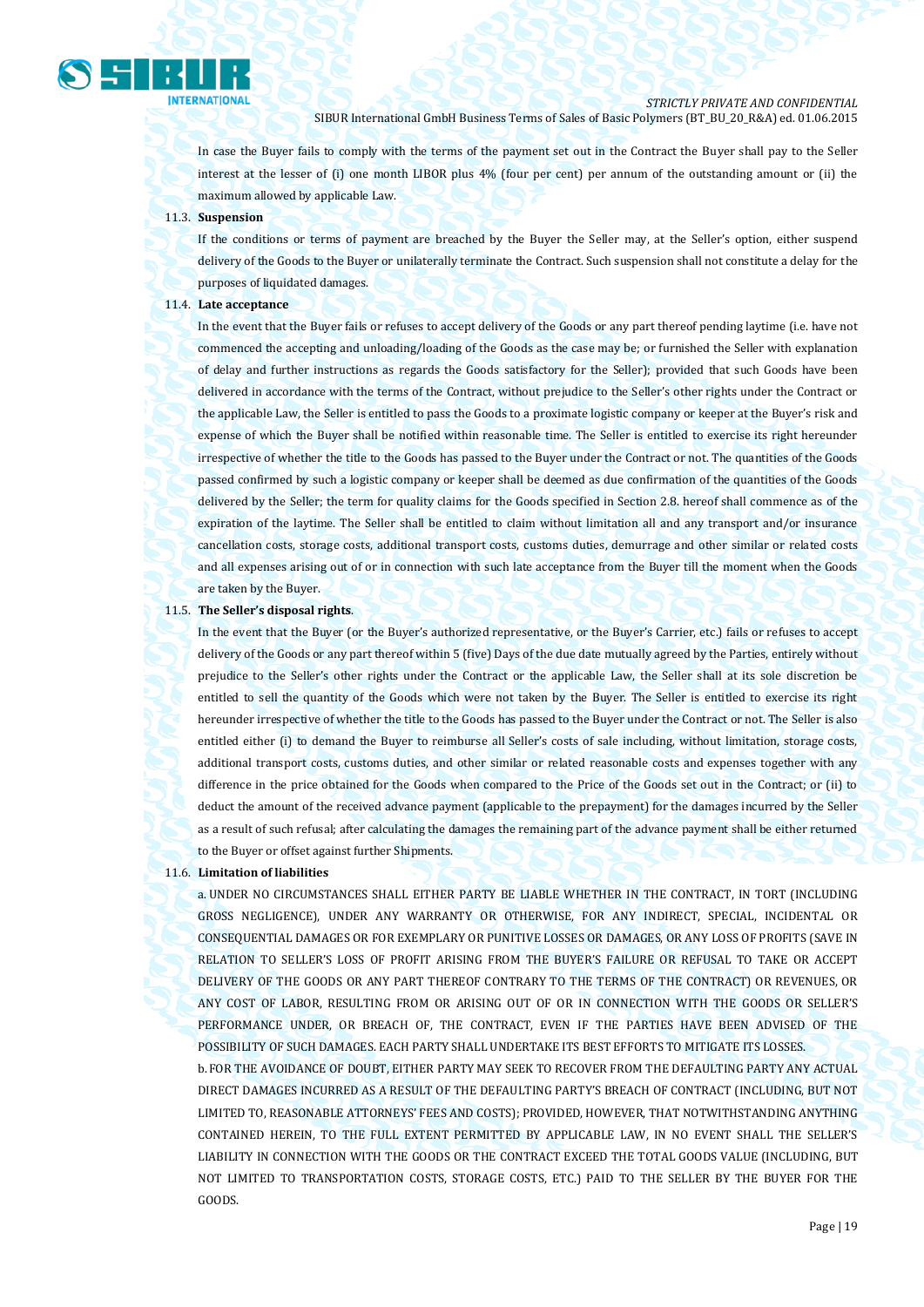

c. UNDER NO CIRCUMSTANCES SHALL THE SELLER BE LIABLE FOR THE BUYER'S LOSS OF PROFIT, NON RECEIPT OF REVENUE, BUSINESS INTERRUPTIONS, THE SUSPENSION OF COMMERCIAL ACTIVITIES, OR FOR ANY INDIRECT LOSS IRRESPECTIVE OF ITS CHARACTER AND REASON.

d.BOTH PARTIES ACKNOWLEDGE AND AGREE THAT THE EXCLUSIVE REMEDIES AND LIMITATIONS OF LIABILITIES SET FORTH HEREIN WERE BARGAINED FOR ON AN EQUAL FOOTING AND ARE CONDITIONS OF THE CONTRACT.

e. NOTHING IN THE CONTRACT SHALL LIMIT OR EXCLUDE THE LIABILITY OF EITHER PARTY FOR DEATH OR PERSONAL INJURY RESULTING FROM ITS NEGLIGENCE OR FOR FRAUDULENT MISREPRESENTATION.

f. Adverse Weather. The Parties shall not be liable for delay caused by adverse weather. Notwithstanding the customary rules at the Place of Destination the Parties agree to evenly split losses caused by the adverse weather conditions and beyond the insurance coverage or other compensation from third parties.

## **PARAGRAPH XII DURATION**

12.1. The Contract shall come into effect on the Effective Date and, subject to observance of Sections 12.2-12.3. hereof shall continue in force until all obligations have been fulfilled (unless earlier terminated hereunder or the Parties agreed otherwise in writing) and in the part of payments – until such time that same are made in full.

## 12.2. **Buyer's default**

a) The Seller may, at its sole discretion and in addition to any other legal remedies it may have, upon giving written notice to the Buyer suspend all deliveries under the Contract and/or unilaterally terminate the Contract where:

i. the Buyer is in breach of any condition of the Contract;

ii. delivery or unloading of the Goods is delayed due to any cause(s) attributable to the Buyer and such delay is not excused by any other provision of the Contract;

iii. loading or unloading of the Goods is delayed by more than 10 (ten) hours after the NOR has been tendered due to reasons attributable to the Buyer;

- iv. the Buyer or its parent company commences, or becomes the subject of, any bankruptcy, insolvency, reorganization, administration, liquidation or similar proceeding or is in the Seller's reasonable opinion expected to be unable or unwilling to pay its debts as the same become due;
- v. the Buyer or its parent company ceases or threatens to cease to function as a going concern or conduct its operations in the normal course of business;
- vi. a creditor attaches or takes possession of all or a substantial part of the assets of the Buyer or its parent company; or
- vii. if applicable, the Buyer delays the provision of the parent company guarantee or other security of its obligations as provided in the Contract for more than 10 (ten) Business Days.
- b) Where the Seller suspends delivery of the Goods due to any of the events referred to under the Section 12.2. a) hereof, the Seller may, so long as such event is continuing, at any time unilaterally terminate the entire Contract.
- c) Where, pursuant to the provisions of Section12.2. hereof, the Seller, under the Contract providing for multiple Shipments, temporarily suspends the delivery of the Shipment and then decides to resume delivery of the Shipments under the Contract, the Seller may cancel the suspended delivery of Shipment and shall be under no obligation to make up for any quantity of the Goods that would have been delivered to the Buyer but for such suspension.
- d) Where the Contract provides for multiple Shipments then the rights given to the Seller in the Section 12.2. hereof, apply to all such Shipments where the Seller is allowed to terminate in respect of one Shipment, then it is entitled to terminate all the remaining Shipments.
- e) Any termination of the Contract by the Seller shall be without prejudice to the rights and obligations of each Party as accrued on the date of termination.

#### 12.3. **Seller's default**

- a) The Buyer may at its sole discretion, and in addition to any other legal remedies it may have, upon giving notice to the Seller terminate the Contract, where the Seller, for any reason whatsoever, is in a material breach of any conditions of the Contract.
- b) In relation to multiple Shipments under the Contract, the Buyer's right to terminate under this Section 12.3. hereof or otherwise, only applies to the Shipment in respect of which the Seller is in breach and not to future Shipments.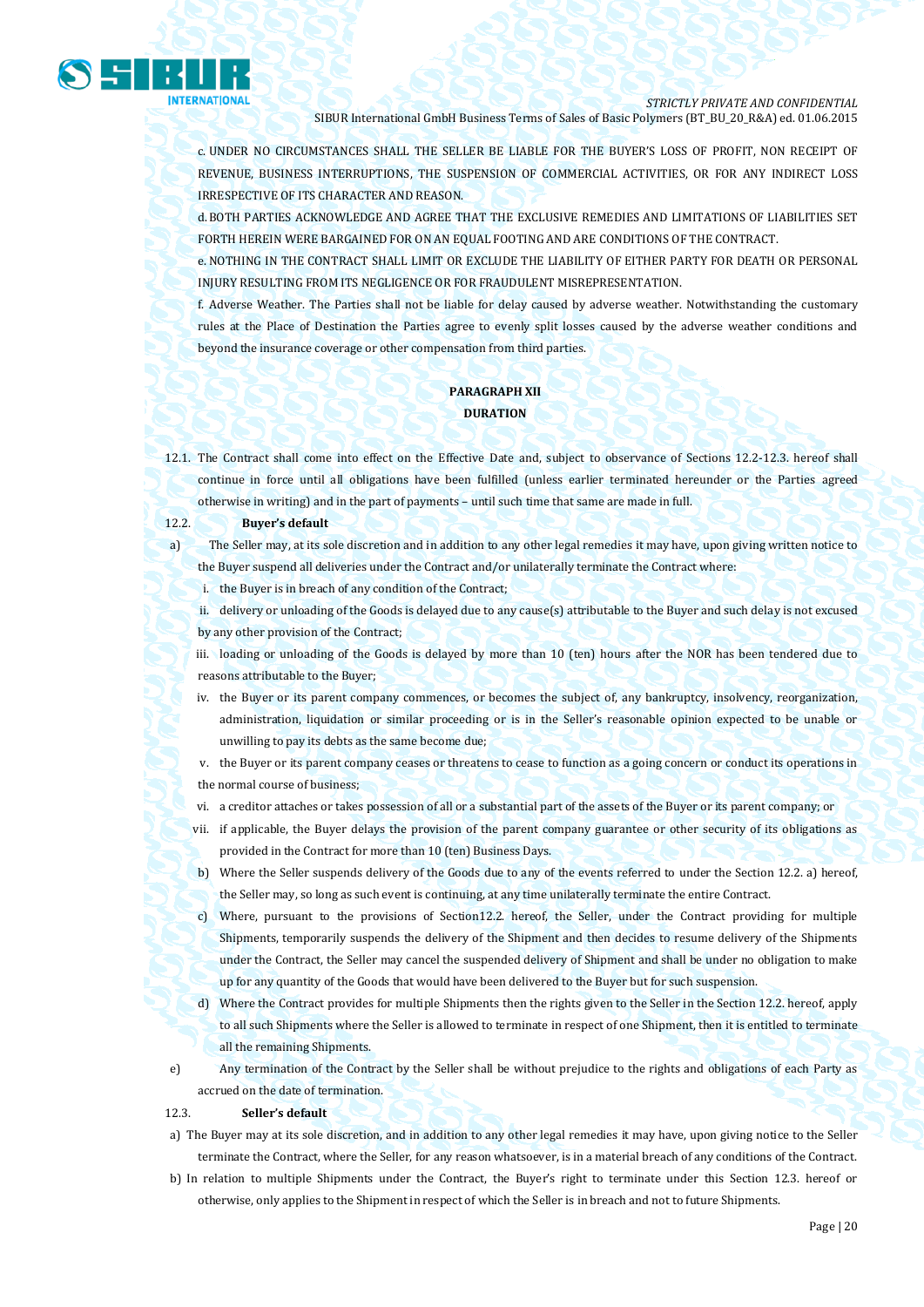

- c) Any termination of the Contract by the Buyer shall be without prejudice to the rights and obligations of each Party as accrued at the date of termination.
- 12.4. In the event of termination of the Contract by either Party pursuant to the provisions of Section 12.2. or Section 12.3. hereof then, save where the Buyer has terminated only part of a multiple Shipments under the Contract, and in addition to any direct losses arising from the default or breach, the Party so terminating shall be entitled to claim damages from the Party in default as if the Party in default had failed to deliver or failed to accept, as the case may be, such quantity of the Goods as remained to be delivered under the Contract at the date of termination.

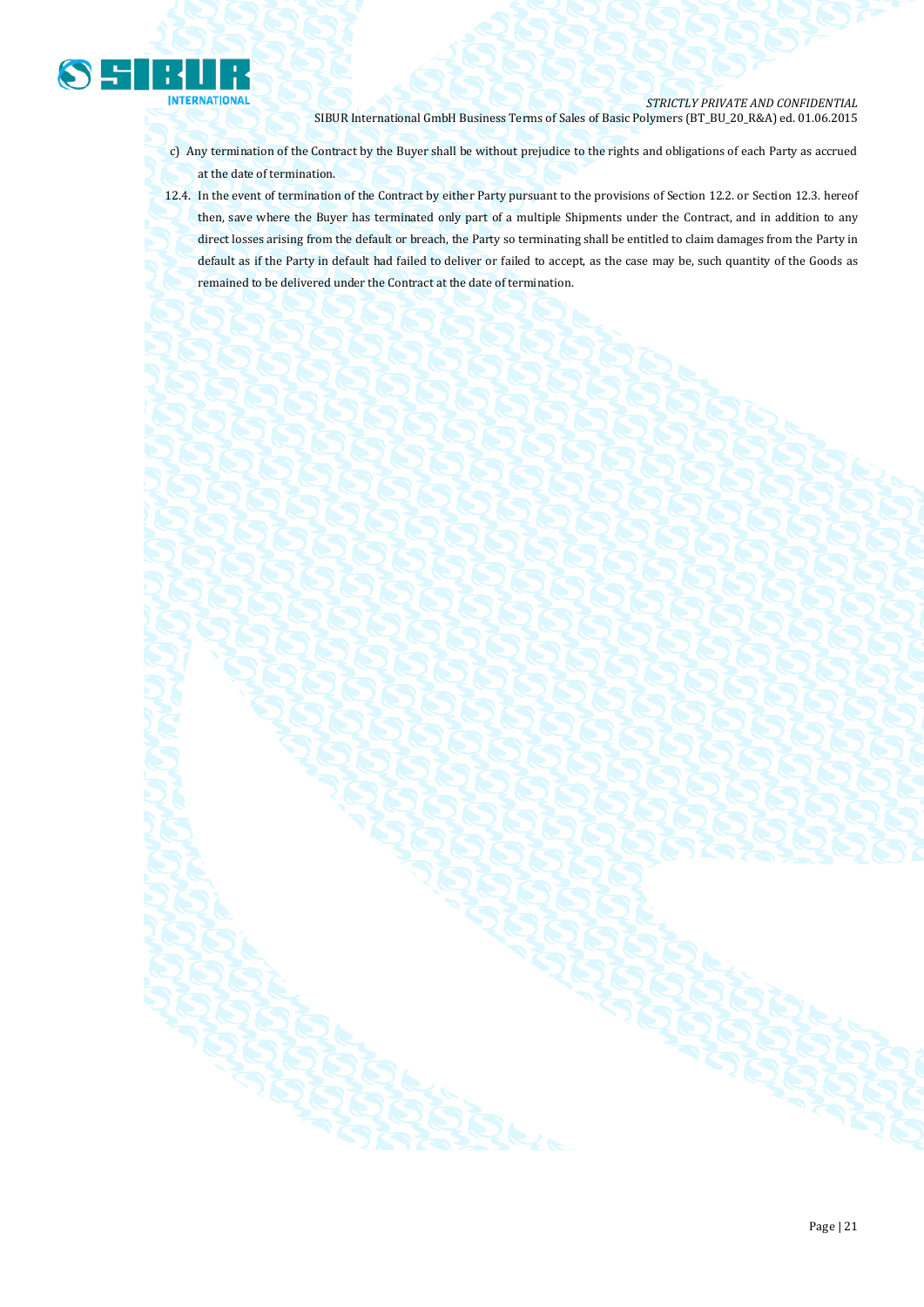

## *ANNEX 1*

## *CONTRACT (TEMPLATE)*

| <b>The Buyer</b>                                                                                                 | <b>The Seller</b>                                                                                                |
|------------------------------------------------------------------------------------------------------------------|------------------------------------------------------------------------------------------------------------------|
| [insert the name of the company], a company organized and<br>existing under the law of [insert the country name] | [insert the name of the company], a company organized and<br>existing under the law of [insert the country name] |
| with its registered legal address at finsert the address                                                         | with its registered legal address at [insert the address]                                                        |
| represented by [insert the authorized person of the company]                                                     | represented by [insert the authorized person of the company]                                                     |
| acting on the basis of [insert]                                                                                  | acting on the basis of [insert]                                                                                  |
| Attn. to:                                                                                                        | Attn. to:                                                                                                        |
| Tel.                                                                                                             | Tel.                                                                                                             |
| FAX:                                                                                                             | FAX:                                                                                                             |
| E-MAIL:                                                                                                          | E-MAIL:                                                                                                          |

## **CONTRACT № [insert the number]**

## **Document Date [insert document date]: Place: [insert the place]**

This Contract shall become effective from [Insert date when this Contract should take effect from] (the "Effective Date"), provided always that no part of this agreement shall come into existence unless the Seller receives a copy of the counterpart of this Contract executed by the Buyer within [insert] Business Days after the Document Date specified hereinabove (the "Longstop Date").

| I. GOODS                      | <b>II. QUALITY</b> | III.<br><b>QUANTITY</b> | IV.<br><b>DELIVERY</b><br><b>BASIS</b> | <b>V.TRANSPOR</b><br><b>TATION</b>            | VI. SHIPMENT<br><b>PERIOD</b> | <b>VII. LAYTIME</b>  |                              |
|-------------------------------|--------------------|-------------------------|----------------------------------------|-----------------------------------------------|-------------------------------|----------------------|------------------------------|
|                               |                    |                         |                                        |                                               |                               |                      |                              |
| VIII.<br><b>DEMURRA</b><br>GE | IX. PRICE          | X. PAYMENT TERMS        |                                        | XI. RESPONSIBILITIES OF THE<br><b>PARTIES</b> |                               | <b>XII. DURATION</b> | XIII.<br><b>COUNTERPARTS</b> |
|                               |                    |                         |                                        |                                               |                               |                      |                              |

## BUSINESS TERMS

- 1. This Contract is intended to be accompanied and supplemented by Business Terms [insert the number/name of the Business Terms] of SIBUR International GmbH ("Business Terms") which shall be accessed via the following link [www.sibur](http://www.sibur-int.com/)[int.com.](http://www.sibur-int.com/)
- 2. It is expressly agreed and acknowledged by the Buyer that the Business Terms are the integral part hereof and considered incorporated into this Contract.
- 3. THE BUYER HEREBY EXPRESSLY ACKNOWLEDGES AND CONFIRMS THAT THE BUSINESS TERMS WERE READ VERY CAREFULLY, ACCURATELY AND PRECISELY AS THEY INCLUDE CERTAIN EXCLUSIONS, INCLUDING BUT NOT LIMITED TO, LIMITATIONS OF LIABILITY CONDITIONS, ARBITRATION AGREEMENT AND CONFIRMATION PROCEDURE.
- 4. If there is any conflict, ambiguity or inconsistency between the terms and conditions of this Contract and the terms and conditions of the Business Terms, the terms and conditions of this Contract shall prevail.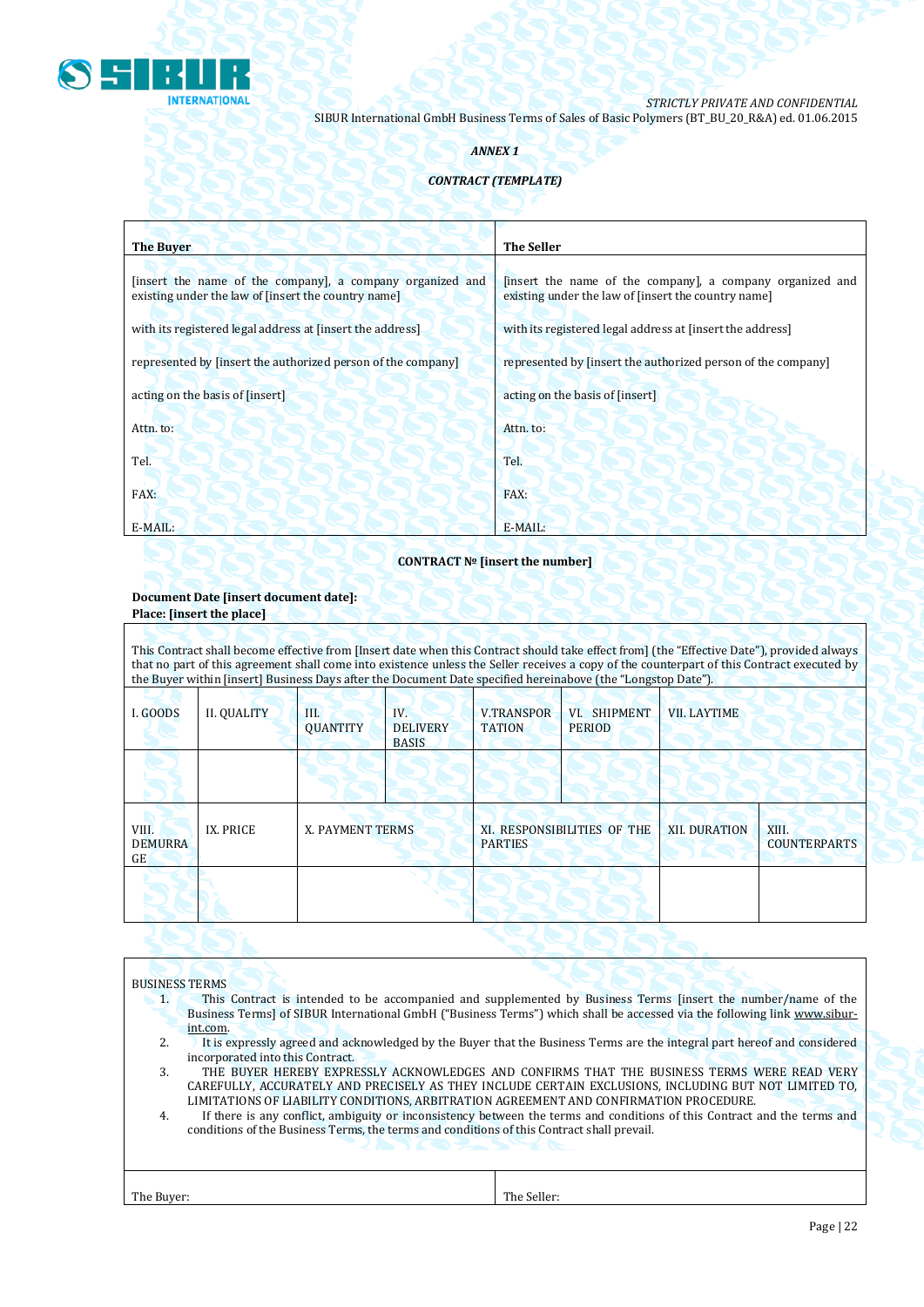

## *ANNEX 2*

## *GUARANTEE (TEMPLATE)*

Signing Date: [ ] [ ]

*GUARANTEE*

THIS GUARANTEE (the "Guarantee") is made as a deed on the date written above (the "Signing Date")

BY:

 $\lceil$ , a company organised and existing under the laws of  $\lceil$ , with its office at  $\lceil$ , represented by,  $\lceil$ , acting on the basis of  $\lceil$ ("Guarantor"),

IN FAVOUR OF:

SIBUR International GmbH, a company organised and existing under the laws of Austria, with its registered legal address at Prinz-Eugen-Straße 8-10, A-1040 Vienna, Austria ("Seller", and, together with Guarantor, the "Parties", each being a "Party").

RECITALS:

WHEREAS, the Seller and [ ], a company organised and existing under the laws of [ ], with its registered legal address at [ ] (hereinafter referred to as the "Buyer"), entered into a Contract [ ] dated [ ] between the Seller, on the one hand and the Buyer, on the other hand (hereinafter referred to as the "Contract"); and

WHEREAS, the Guarantor has agreed to provide assurances for fulfilment of Buyer's payments and other obligations under and in connection with the Contract ;

NOW, THEREFORE, in consideration of the foregoing and for other good and valuable consideration, the receipt and sufficiency of which is hereby acknowledged, Guarantor hereby agrees as follows:

THIS GUARANTEE WITNESSETH as follows:

Guarantee. Guarantor hereby irrevocably, absolutely and unconditionally:

guarantees as primary obligor to Seller and not merely as surety only the full, complete and punctual performance by Buyer of all obligations, duties and undertakings of Buyer under the Contract, as may be amended or modified from time to time. Should Buyer fail to perform any of said obligations, Guarantor undertakes to and shall perform such obligations, or arrange performance thereof, in accordance with the terms of the Contract;

guarantees as aforesaid and without prejudice to the generality of the foregoing, the punctual payment by Buyer of any sums due by Buyer to Seller under or in respect of or pursuant to the Contract, as the Contract may be amended or modified from time to time, including (but not limited to) any claims or damages for breach thereof and together with any interest due thereon (collectively with the obligations referred to in paragraph (a) of this Clause, the "Guaranteed Obligations");

undertakes with Seller that whenever Buyer does not pay any amount when due under the Contract, Guarantor shall within [insert the period] business days after receiving a demand from Seller pay to Seller that amount as if it was the principal obligor. Should Guarantor default for any reason to pay the respective amount pursuant to Seller's request within the term specified above, Guarantor shall pay interest toSeller in the amount of one per cent (1%) of the outstanding unpaid amount per week;

indemnifies Seller immediately on demand against any costs, loss or liability suffered by Seller as a result of any Guaranteed Obligation being or becoming unenforceable, invalid or illegal. The amount of cost, loss or liability shall be equal to the amount which Seller would have been entitled to recover if such Guaranteed Obligations were enforceable, valid or illegal.

This Guarantee is a continuing guarantee and will extend to (i) the ultimate balance of sums payable by Buyer to Seller and/or (ii) the performance of the other Guaranteed Obligations by Buyer under the Contract, regardless of any intermediate payment or discharge in whole or in part.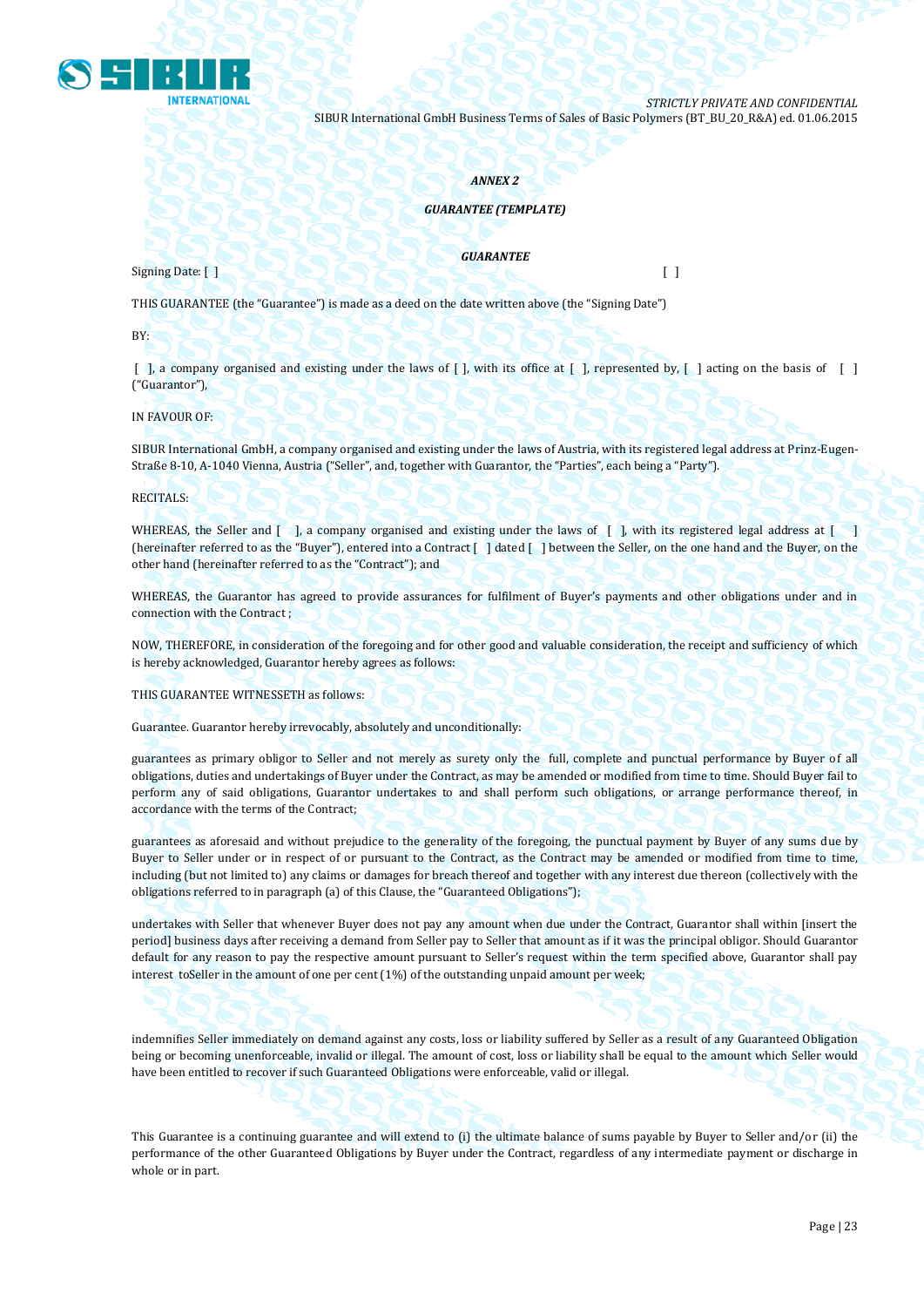

Guarantee Absolute. The obligations of Guarantor hereunder shall not be affected by any act, omission, matter or thing which but for this provision might operate to release or otherwise exonerate Guarantor from Guarantor's obligations hereunder in whole or in part. The liability of the Guarantor under this Guarantee shall be absolute and unconditional irrespective of:

any lack of validity or enforceability of or defect or deficiency in the Contract or any other documents executed in connection with the Contract;

any modification, extension or waiver of any terms of the Contract;

any change in the time, manner, terms or place of payment of or in any other term of, all or any of the Guaranteed Obligations, or any other amendment or waiver of or any consent to departure from any agreement or instrument executed in connection therewith;

any failure, omission, delay, waiver or refusal by Seller to exercise, in whole or in part, any right or remedy held by Seller with respect to the Contract or any transaction under the Contract;

any change in the existence, structure or ownership of Guarantor or Buyer, or insolvency, bankruptcy, reorganisation or other similar proceeding affecting Buyer or its assets;

any other circumstance that might otherwise constitute a discharge,postponement, reduction, non-provability or other similar circumstance affecting any obligation of Buyer under the Contract or of Guarantor on respect of this Guarantee, other than payment in full and/or performance (as the case may be) of the Guaranteed Obligations; or

Guarantor's lack of awareness or notice of any of the foregoing.

The obligations of Guarantor hereunder are several from Buyer or any other person or entity, and are primary obligations concerning which Guarantor is the principal obligor. There are no conditions precedent to the enforcement of this Guarantee, except as expressly contained herein.

Guarantor agrees and acknowledges that any decision of any arbitral tribunal appointed in accordance with the Contract and/or any court in respect of or in connection with the Contract or any agreement reached between Buyer and Seller shall be binding on Guarantor as a party to this Guarantee.

This Guarantee shall continue to be effective or be reinstated, as the case may be, if at any time any payment of any of Guaranteed Obligations are annulled, set aside, invalidated, declared to be fraudulent or preferential, rescinded or must otherwise be returned, refunded or repaid by the Seller upon the insolvency, bankruptcy, dissolution, liquidation or reorganization of Buyer or any other guarantor, or upon or as a result of the appointment of an administrator, provisional liquidator, receiver, intervener or conservator of, or trustee or similar officer for, Buyer or any other guarantor or any substantial part of its property or otherwise, all as though such payment or payments had not been made.

Waiver. Guarantor hereby waives its right to be discharged by, or have a claim against Seller in respect of any amendment or supplement being made to the Contract and/or this Guarantee and agrees that this Guarantee shall not in any way be adversely affected or impaired by any time, indulgence, waiver, consent or any other concession granted to Buyer r and/or the Guarantor.

The Guarantor undertakes to Seller that Guarantor has not taken and will not take any security from Seller in respect of Guarantor's obligations hereunder. Any security taken by Guarantor in breach of this provision and all monies at any time received in respect thereof shall be held in trust for Seller as security for the obligations of Guarantor hereunder. Guarantor waives any defence or right arising by reason of any disability or lack of authority or power of Seller and shall remain liable hereunder if Seller, Buyer or any other party shall not be liable under the Contract for such reason.

Expenses. Guarantor agrees to pay on demand any reasonable costs, including reasonable legal fees, and other documented expenses incurred by Seller in enforcing Guarantor's payment obligations under this Guarantee.

Notices. All demands, notices and other communications provided for hereunder shall, unless otherwise specifically provided herein, be in English in writing and shall be addressed and delivered in person or by Federal Express, DHL (or other recognized international courier service requiring signature upon receipt) or by facsimile or email (as evidenced by a paper copy of such email) to the party receiving the notice at the address set forth below or at such address as may be designated by written notice, from time to time, to the other party. Such demands, notices and other communications shall be deemed effective upon receipt or, in the case of facsimile or email or other means of telecommunication, upon written confirmation of receipt by the other Party (such confirmation to be transmitted in person, by email or international courier as provided above). For purposes of notice, the addresses of the Parties shall be as follows: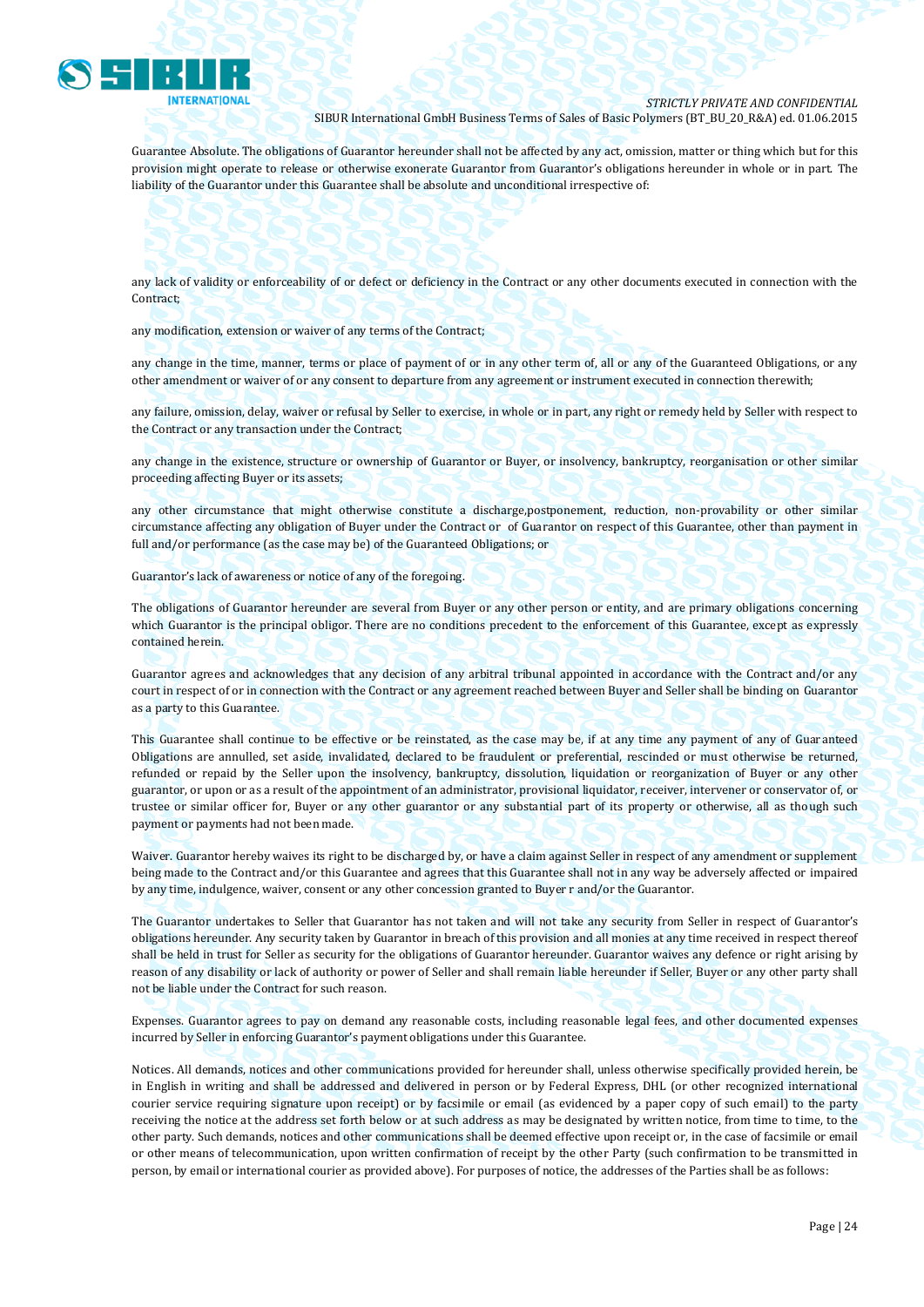

If to the Seller:

For the attention of: [insert] Address: [insert] Facsimile no.: [insert]

Email: [insert]

If to the Guarantor:

For the attention of: [insert]

Address: [insert]

Facsimile no.: [insert]

Email: [insert]

Demand and Payment. Any demand by Seller for performance hereunder shall be in writing and delivered to Guarantor pursuant to Clause 5 hereof, and shall (a) reference this Guarantee, (b) specifically identify Buyer and the Guaranteed Obligations to be paid and/or performed (as the case may be) and (c) set forth payment instructions in respect of any amount or amounts payable to Seller. There are no other requirements of notice, presentment or demand other than stated in this Guarantee.

Any payment to be made hereunder by Guarantor shall be made without set off or counterclaim save as hereinbefore provided and shall be made free and clear of, and without deduction for or on account of, any present or future taxes, duties, charges, fees, deductions or withholdings of any nature whatsoever and by whomsoever imposed.

Assignment; Successors and Assigns. The provisions of this Guarantee shall be binding on and inure to the benefit of Seller and its respective successors and permitted assigns. None of the Parties may assign its rights and/or delegate its obligations under this Guarantee to any third party without the other Parties' prior written consent, except that the Seller may assign this Guarantee to a third party without such consent and the assignee becomes the beneficiary of the right to require the performance of Guaranteed Obligations ("Permitted Assignment"). Guarantor acknowledges that if this Guarantee is assigned by Seller in connection with a Permitted Assignment, then this Guarantee shall continue in full and effect and Guarantor shall continue to guarantee the performance of Guaranteed Obligations to Seller's assignee on the terms of this Guarantee and, if requested by Seller, shall enter into a guarantee on the same terms as this Guarantee directly with Seller's assignee. Guarantor also acknowledges that if the Contract is assigned by Buyer in

accordance with the provisions of the Contract, then this Guarantee shall continue in full force and effect and Guarantor shall continue to guarantee the performance of Guaranteed Obligations in accordance with the Contract by Buyer's assignee on the terms of this Guarantee.

Applicable law and Arbitration. This Guarantee, andany non-contractual obligations arising out of or in connection with this Guarantee, shall be governed by and construed in accordance with the laws of England and Wales notwithstanding the choice of law rules of any jurisdiction and determined without reference to the principles of conflicts of laws. Any dispute arising out of or in connection with this Guarantee, including any question regarding its existence, validity or termination, shall be referred to and finally resolved by arbitration under the London Court of International Arbitration (LCIA) Rules, which Rules are deemed to be incorporated by reference into this Clause.

The number of arbitrators shall be three. Each Party shall nominate one arbitrator and the two appointed arbitrators shall appoint a third arbitrator who shall serve as the chairman of the arbitration tribunal. Unless otherwise agreed by the Parties, all arbitrators shall be fluent in English and have experience in acting as an arbitrator.

The seat, or legal place, of arbitration shall be London, England.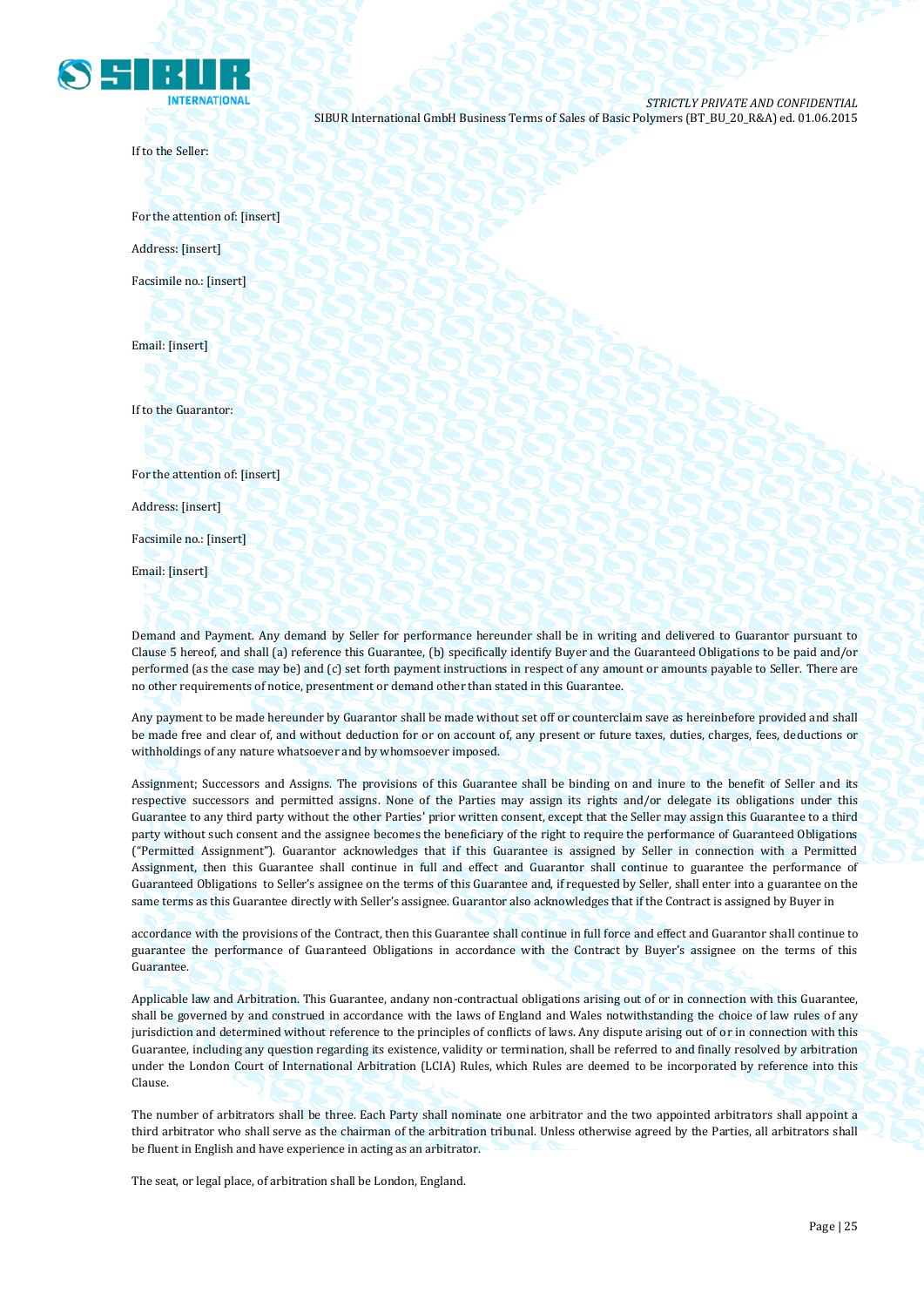

The language to be used in the arbitral proceedings shall be English.

The Parties undertake to keep confidential all awards in any arbitration, together with all materials in the proceedings created for the purpose of the arbitration and all other documents produced by another party in the proceedings not otherwise in the public domain save and to the extent that disclosure may be required of a party by legal duty, to protect or pursue a legal right or to enforce or challenge an award in bona fide legal proceedings before a state court or other judicial authority.

By agreeing to arbitration in accordance with this Clause, the Parties agree that no competent court in any relevant jurisdiction will have the power to issue a pre-arbitral injunction, pre-arbitral attachment or other order in aid of the arbitration proceedings or the enforcement of any award.

Parties shall submit documents in English. Documents submitted in a language other than English shall be translated into English at the expense of the Party submitting the documents. Each Party shall have the right, at its sole cost and expense, to have an interpreter attend the arbitration hearings if it so chooses.

No Waiver; Remedies. No failure on the part of a Party to exercise, and no delay in exercising, any right hereunder shall operate as a waiver thereof, nor shall any single or partial exercise of any right hereunder preclude any other of further exercise thereof o the exercise of any other right. The remedies herein provided are cumulative and not exclusive of any remedies provided by the applicable law.

Validity. This Guarantee shall be deemed effective for all purposes as of the Signing Date . Except for any claim notified before the expiry date, this Guarantee and Guarantor's liability to Seller hereunder shall continue and remain in full force and effect until the date on which all the guaranteed sums have been paid in full and all of Buyer's obligations under the Contract have been performed in full.

Until Guarantor's liability to Seller expires pursuant to this Guarantee, Guarantor shall not enter into any transaction which would make this Guarantee unenforceable, delay its enforcement or have an adverse effect on its enforceability, including without limitation any agreement which prohibits Guarantor from performing its obligations hereunder, without Seller's prior written consent to such transaction that specifically references to this Clause 10.

Amendments. A written Amendment executed solely by Guarantor may extend the termination date of this Guarantee. No other amendment of this Guarantee shall be effective unless in writing and signed by Guarantor and Seller. Neither waiver of any provision of this Guarantee nor consent to any departure by either Party from the terms hereof shall in any event be effective unless such waiver shall be in writing and signed by other Party. Any such waiver shall be effective inly in the specific instance and for specific purpose for which it was given.

Severability. Each provision of this Guarantee is severable and distinct from the others. Seller and Guarantor intend that every such provision shall be and remain valid and enforceable to the fullest extent permitted by applicable law. If any such provision is or at any time becomes to any extent invalid, illegal or unenforceable under any enactment of rule of applicable law, it shall to that extent be deemed not to form part of this Guarantee but (except to that extent in the case of that provision) it and other provisions of this Guarantee shall continue in full force and effect and their validity, legality and enforceability shall not be thereby affected or impaired.

Headings, References and Usage of Terms. This Guarantee is executed in the English language. All capitalised terms used, but not defined, in this Guarantee but defined in the Contract shall have the respective meanings set forth in the Contract. In this Guarantee, the singular shall include the plural and vice versa . The terms "herein" and "hereunder" and similar terms shall be interpreted to refer to this entire Guarantee.

The Guarantor's warranties and representations. The Guarantor warrants and represents that:

The Guarantor is a company duly organised, validly existing and in good standing under the laws of the country of its incorporation. The Guarantor has all requisite corporate power and authority to carry on its business as presently conducted and as proposed to be conducted. Guarantor is duly qualified to transact business and is in good standing in each jurisdiction in which it operates it business;

All corporate action required to be taken by Guarantor in order to authorise Guarantor to enter into this Guarantee, and to perform its obligations hereunder, has been taken. All action on the part of the officers of Guarantor necessary for the execution and delivery of this Guarantee, the performance of all obligations of Guarantor under this Guarantee have been taken. This Guarantee, when executed and delivered by Guarantor, shall constitute valid and legally binding obligations of Guarantor, enforceable against the Guarantor in accordance with its terms;

No consent, approval, order or authorisation of, or registration, qualification, designation, declaration or filing with, any federal, state or local governmental authority is required on the part of Guarantor in connection with execution, delivery or performance of this Guarantee;